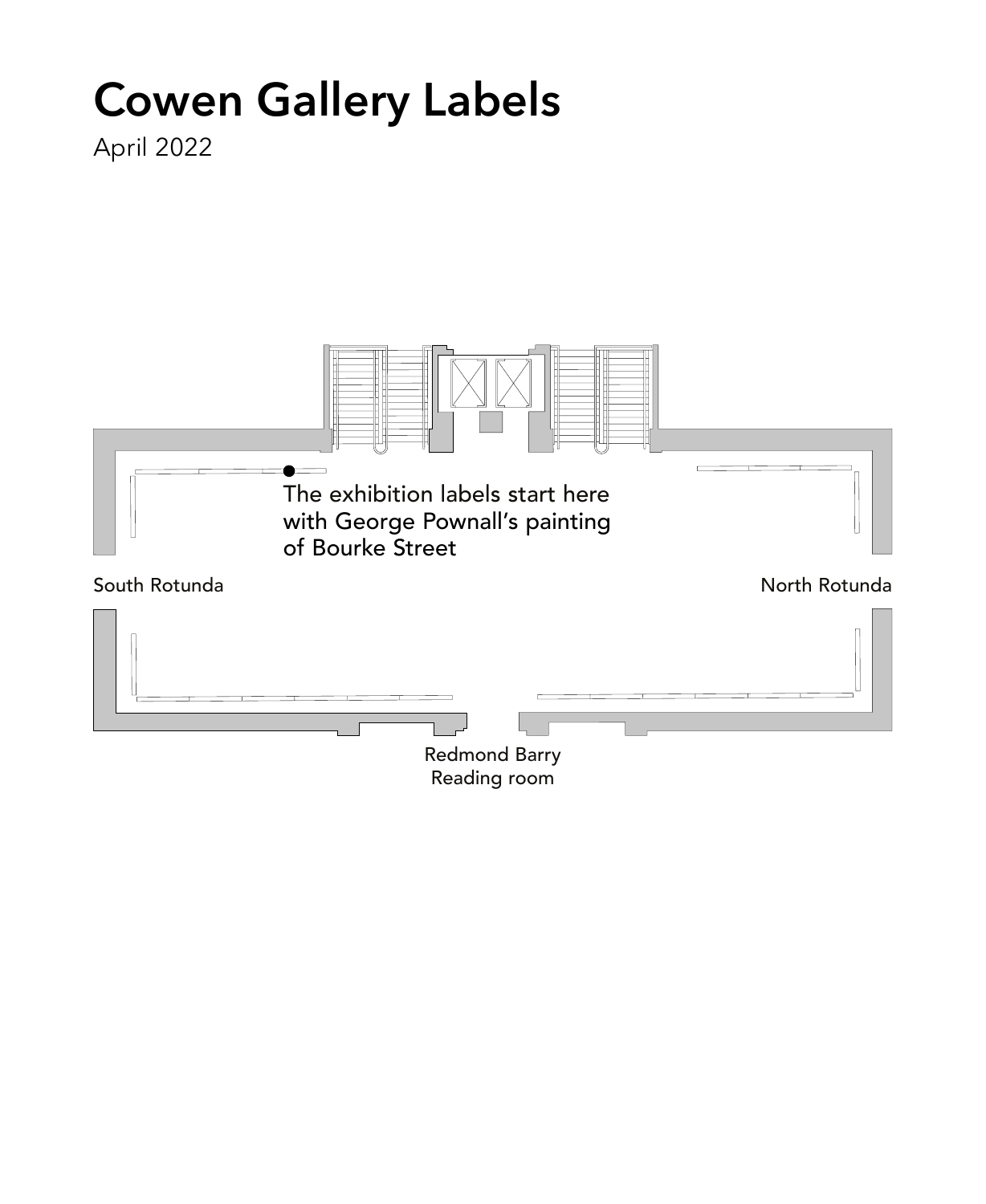#### **Laurence William WILSON**

England c. 1851 – Bromley, England 1912 In Australia 1904–05

#### *Melbourne* 1905

Oil on canvas Purchased 1975 H36538

Laurence Wilson's painting of Melbourne, a panoramic view of the city from the south bank of the Yarra, has been temporarily removed from display for conservation treatment. This treatment has been made possible with the generous support of the Marquill Foundation.

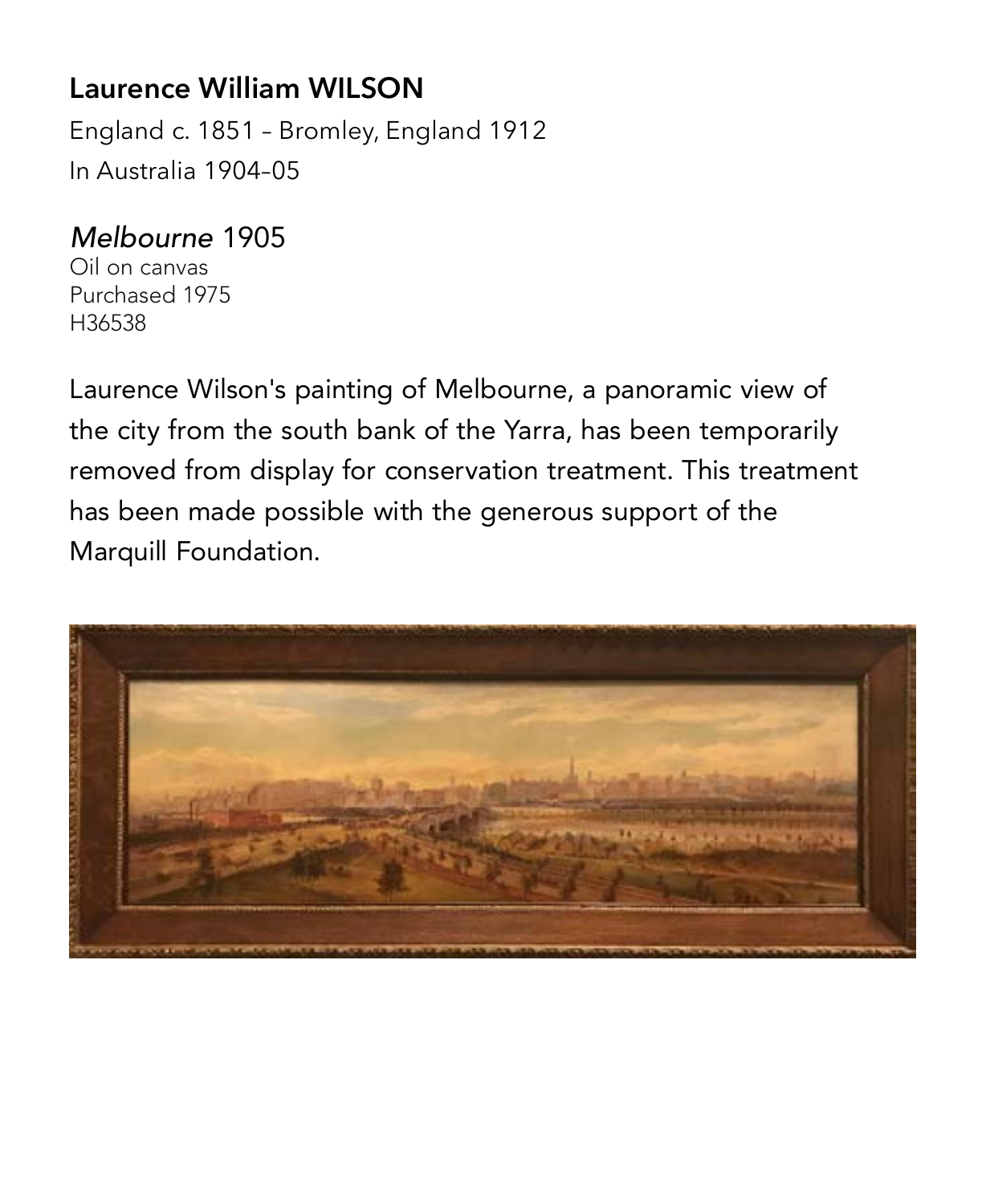# **George Hyde POWNALL**

England 1876 – England 1932 In Australia 1911 – c. 1930

#### *Bourke Street* c. 1912

Oil on canvas Purchased 1970 H33067

This view of Bourke Street looks east from a point midway between Elizabeth and Queen streets. The Post Office, bathed in a late afternoon light, is matched in height by the elongated and elaborate façade of the adjacent Cromwell Building. This 'boom'-style building was, by the time of Pownall's painting, becoming a favoured location for artists' and photographers' studios. It was replaced by a taller office building in the mid-1960s (since demolished). The buildings on the right are the Metropole Hotel and the Metropole Arcade, both also demolished for the construction of the head office of the State Bank of Victoria on the corner of Elizabeth Street.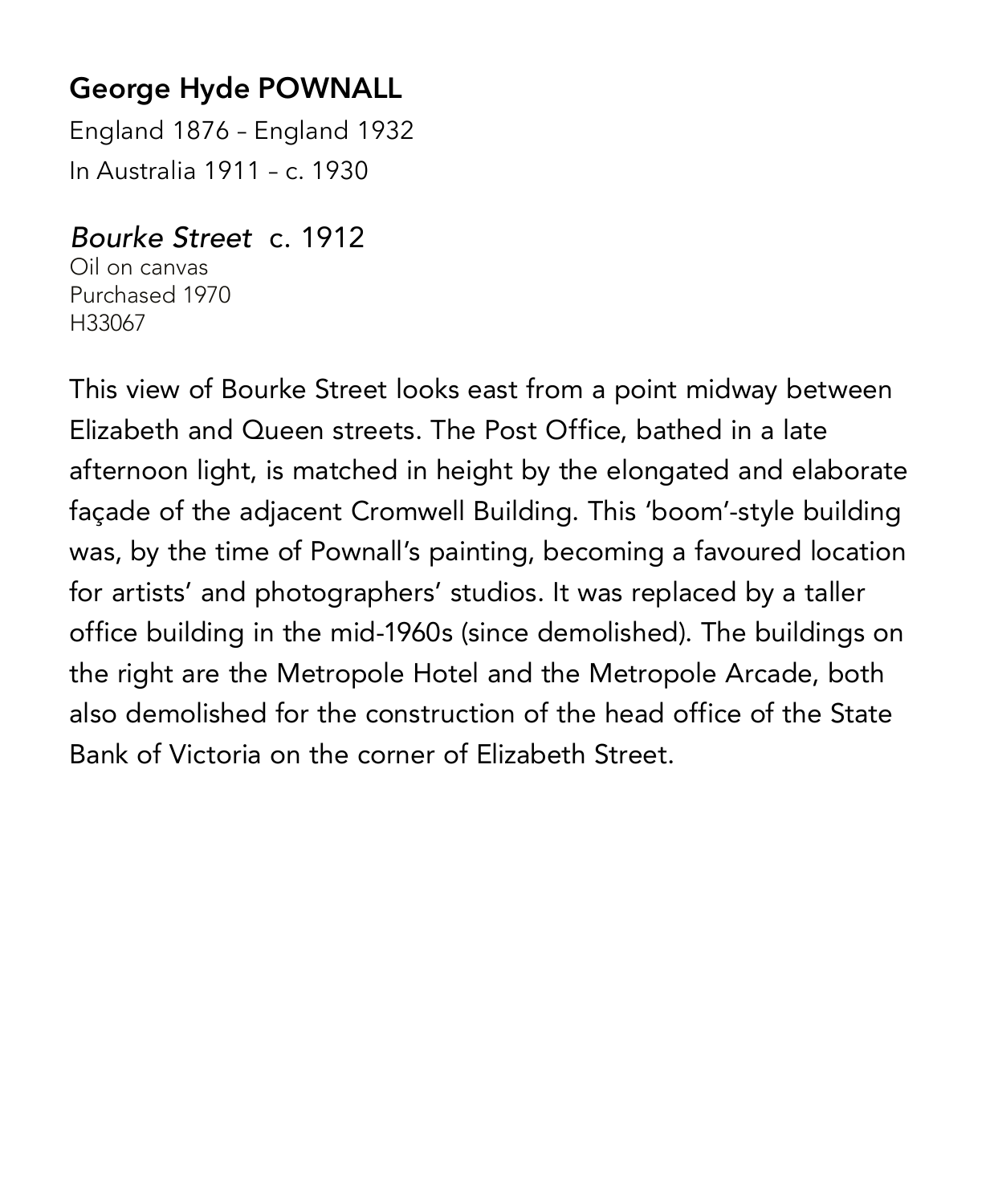# **George Hyde POWNALL**

England 1876 – England 1932 In Australia 1911 – c. 1930

#### *Collins Street* c. 1912

Oil on canvas Purchased 1970 H33066

This painting is the companion to the adjacent work, which also captures one of Melbourne's well-known streetscapes. The view in this work is looking west down Collins Street from Russell Street, a location still favoured by artists today. Featuring a cable tram descending the hill as it passes the gracious buildings towards the 'Paris' end of Collins Street, the painting captures the charm of one of the world's great Victorian cities

George Pownall was born in England and exhibited landscape paintings in Leeds, Liverpool and Nottingham. A respected tenor who sang in the Westminster Abbey choir and as soloist at St Mary's in London, Pownall was also an accomplished pianist, performing with several theatre orchestras as both pianist and conductor. Arriving in Australia in 1911, Pownall toured with Sir Edward Branscombe's Jesters and Dandies' Company and later travelled to Queensland with the Courtiers Touring Theatre Company. Between engagements, he conducted the Lyric Theatre Orchestra in St Kilda, and worked as a scene painter with the Bijou and Tivoli theatres, both in Bourke Street.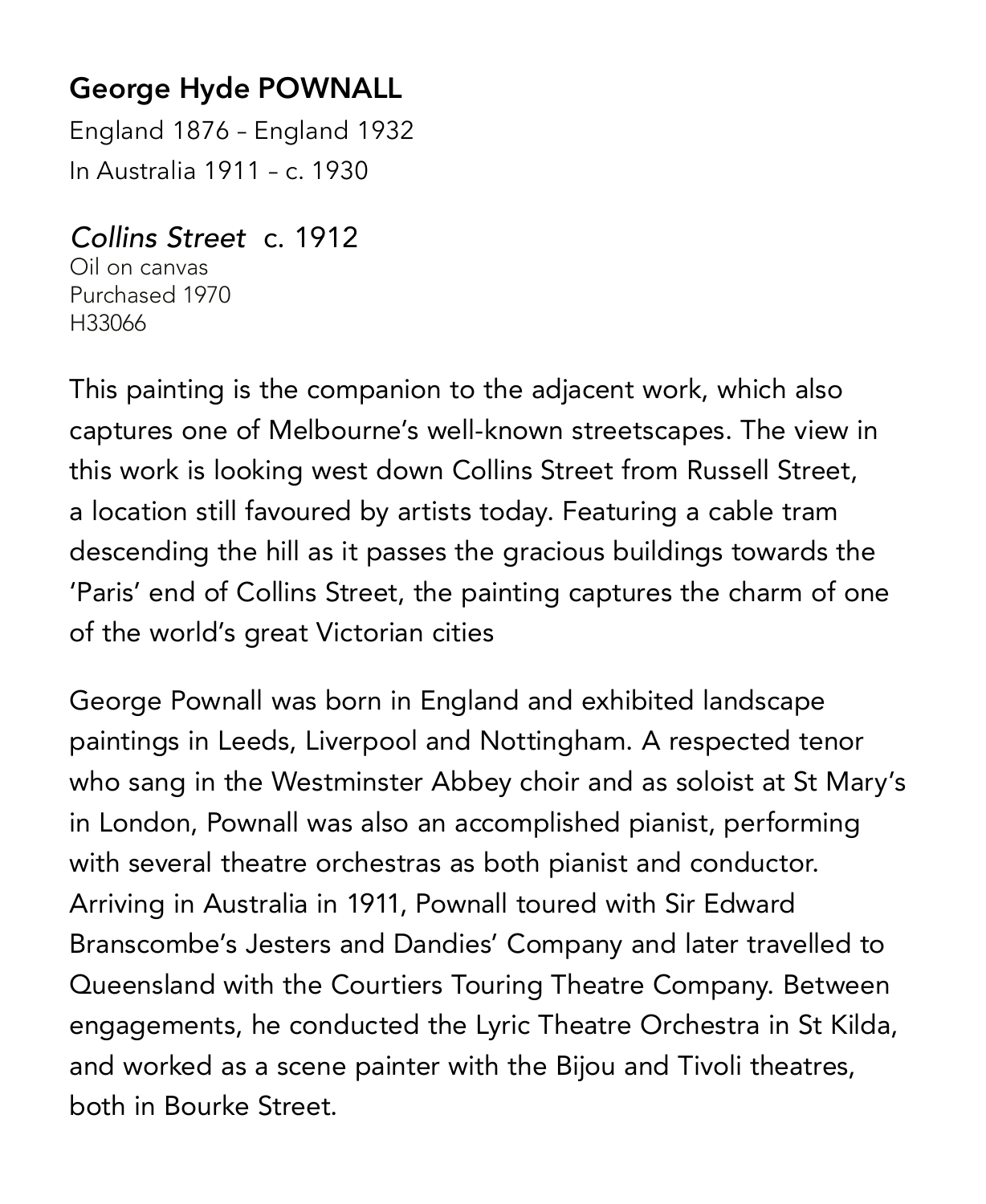# **Henry BURN**

(1807–1884)

# *Melbourne from Wellington Parade, East Melbourne, Looking North-West* 1872

Oil on canvas H8380

This view of East Melbourne, looking west towards the city, is suffused with evening light. A shepherd herds sheep to graze in parklands adjacent to the Melbourne Cricket Ground and a horse-drawn omnibus makes its way past the then-fenced Fitzroy Gardens. Henry Burn was skilled at producing topographical views. The most prominent city building is the tower of the Independent Church (now St Michael's) in Collins Street, designed by architect Joseph Reed and completed in 1867.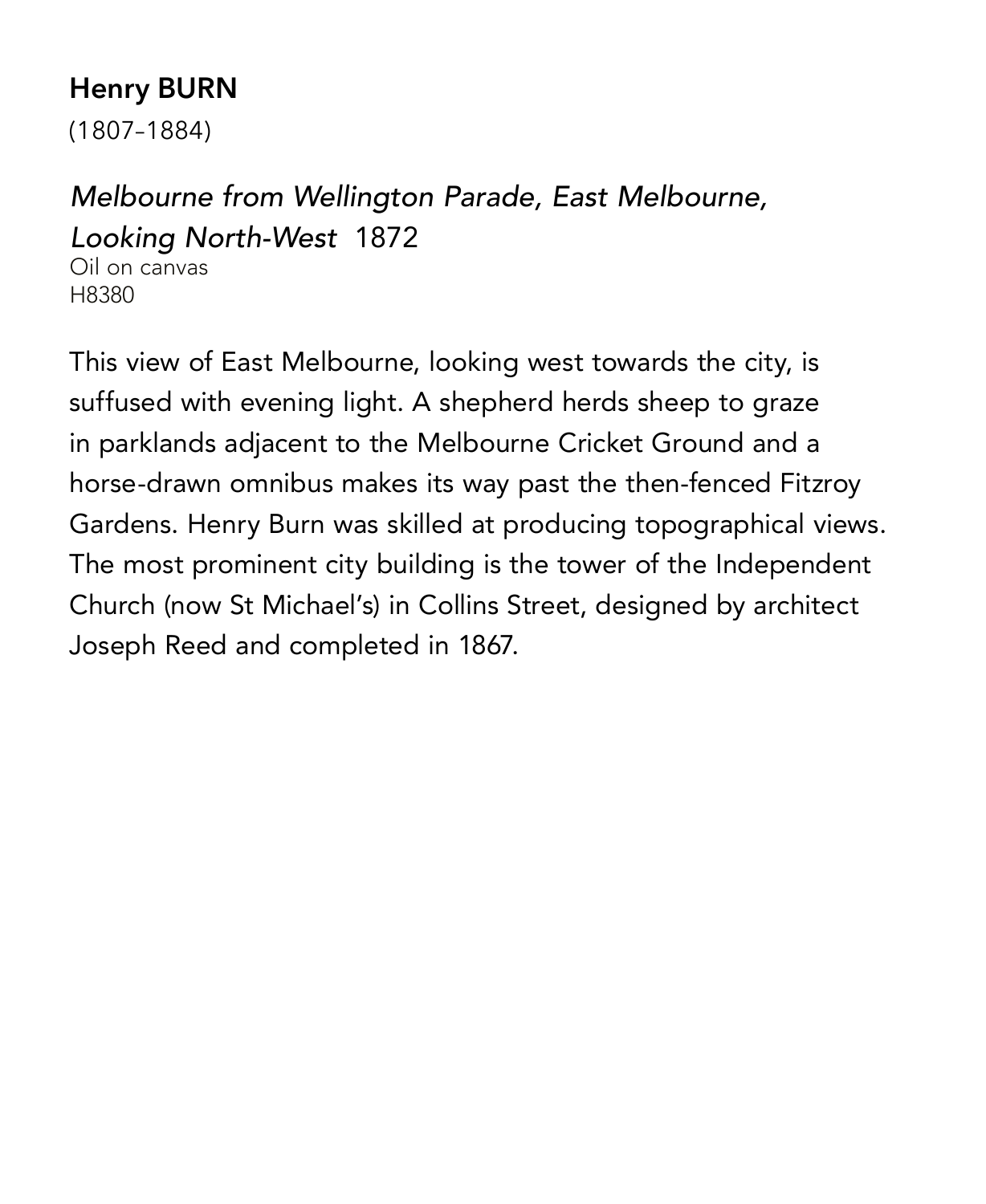# **Agnes Grant McDONALD**

(1867–1941)

#### *Robert Hoddle, First Surveyor General of Victoria* c. 1885–90

Oil on canvas Gift of Miss Frances Hoddle-Wrigley, 1967 H30830

Robert Hoddle (1794–1881) surveyed areas of New South Wales and Queensland before travelling to Port Phillip with Governor Sir Richard Bourke in March 1837. He took over from surveyor Robert Russell, and it is thought Hoddle drew his outline of the township over a detailed topographic map prepared by his predecessor. Hoddle's grid was large in scale, with wide streets, but ignored the physical terrain, so streets such as Elizabeth Street, which lay on a natural waterway, were prone to flooding.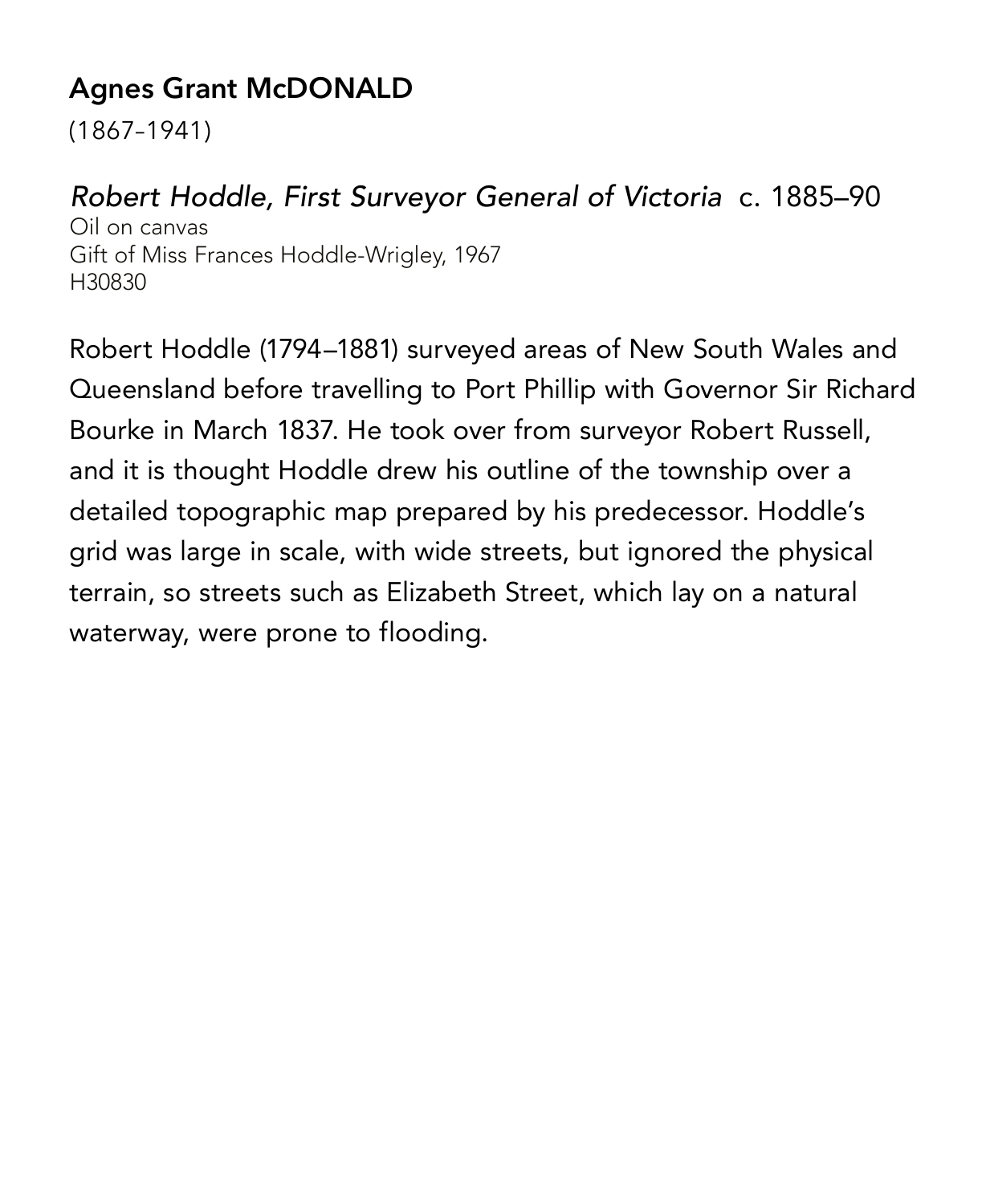# **Alice Julie PANTON**

(1863–1960)

*Mr Robert Russell* 1889 Oil on canvas H141893

Robert Russell (1808–1900) was appointed surveyor of the newly established Port Phillip District in 1836. His initial surveys in Werribee and Geelong were not considered accurate and so Robert Hoddle superseded him when he was appointed surveyor-in-charge in 1837. From this time, Russell's government career was fraught; his position as clerk of works, with responsibility for architecture, ended in 1839. Russell had trained and worked as an architect in Edinburgh and London before arriving in Sydney in 1833.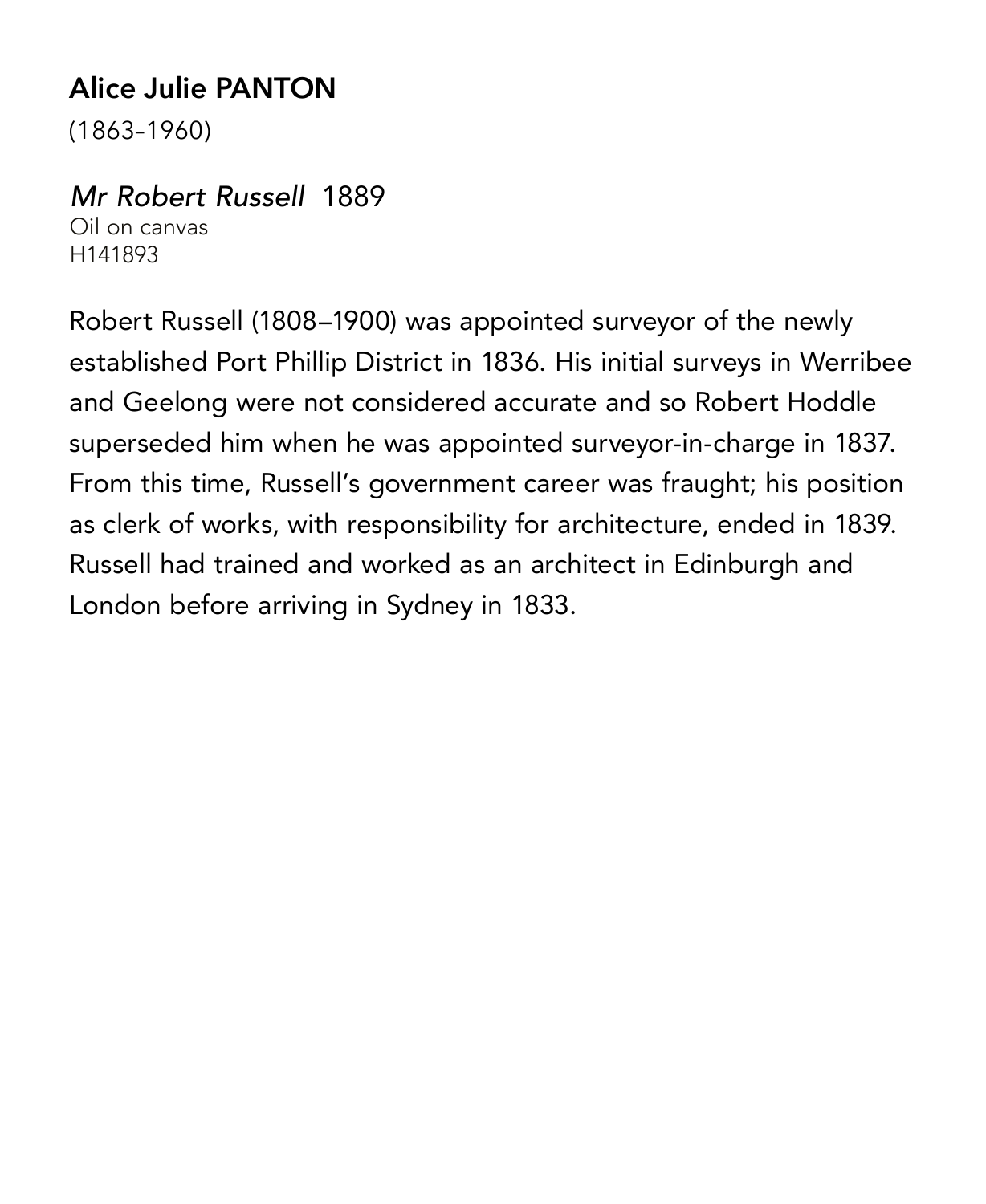# **Ludwig BECKER**

(1808–1861)

#### *Old Prince's Bridge and St Paul's by Moonlight* 1857

Oil on canvas Bequest of Mrs Sarah Leage, 1894 Conservation treatment undertaken in 2020, made possible with the generous support of the Marquill Foundation H287

In the 1850s, money generated by the discovery of gold saw the rapid transformation of the city. Ludwig Becker's depiction of Swanston Street from Princes Bridge gives prominence to the city's newly installed gas lamps. Becker is best remembered for the superb watercolours he produced in 1860–61, during Robert O'Hara Burke and William John Wills' attempt to cross the continent. The expedition was a failure and Becker, the party's scientific observer, died eight months into the journey from exhaustion and dysentery.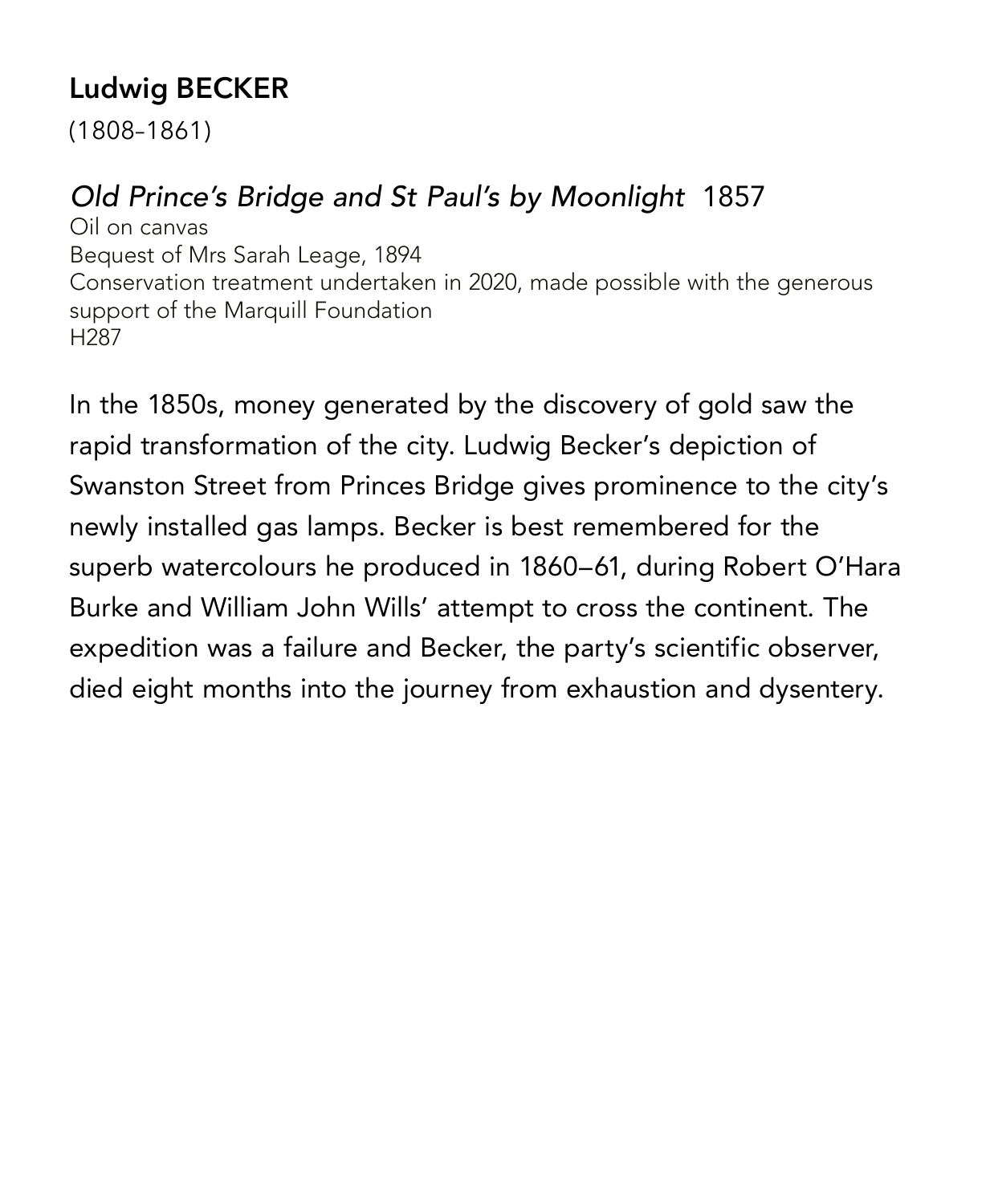# **William STRUTT**

(1825–1915)

# *Mrs J.P. Fawkner* 1856

Oil on canvas H32037

Eliza Cobb (1801–79) was transported to Van Diemen's Land in 1818 for 'feloniously and maliciously' kidnapping a baby. When ships arrived carrying women, men rushed the docks in order to choose a wife. Eliza was John Pascoe Fawkner's second choice, but she proved invaluable in business and civic ventures. Together they established a bakery, a timber business, a bookshop, newspapers, a nursery, an orchard and a hotel. John described Eliza as his 'guardian angel and true friend'.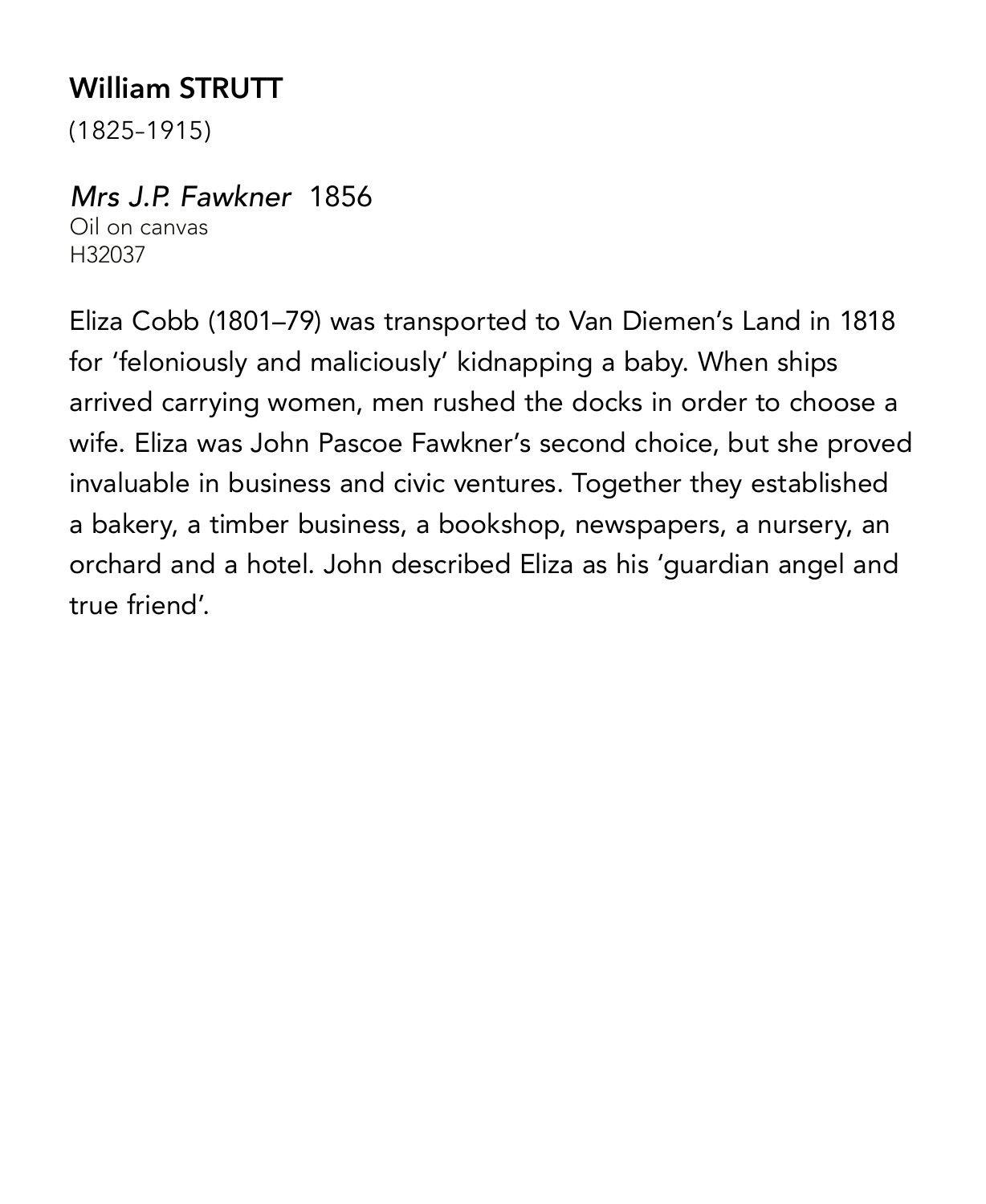# **William STRUTT**

(1825–1915)

#### *J.P. Fawkner, Esq., MLC* 1863

Oil on canvas Gift of Mr Norman Newcombe, 1952 H15375

The son of a convict, John Pascoe Fawkner (1792–1869) arrived at the ill-fated settlement at Sorrento in 1803, before being transported to Van Diemen's Land (now Tasmania). In 1835, he sailed to Port Phillip, arriving shortly after the party of George Evans. Fawkner became a leading figure in the social and political life of the colony, establishing a hotel, publishing Melbourne's first newspaper, the Melbourne Advertiser, and serving as a member of the Victorian Legislative Council for 18 years.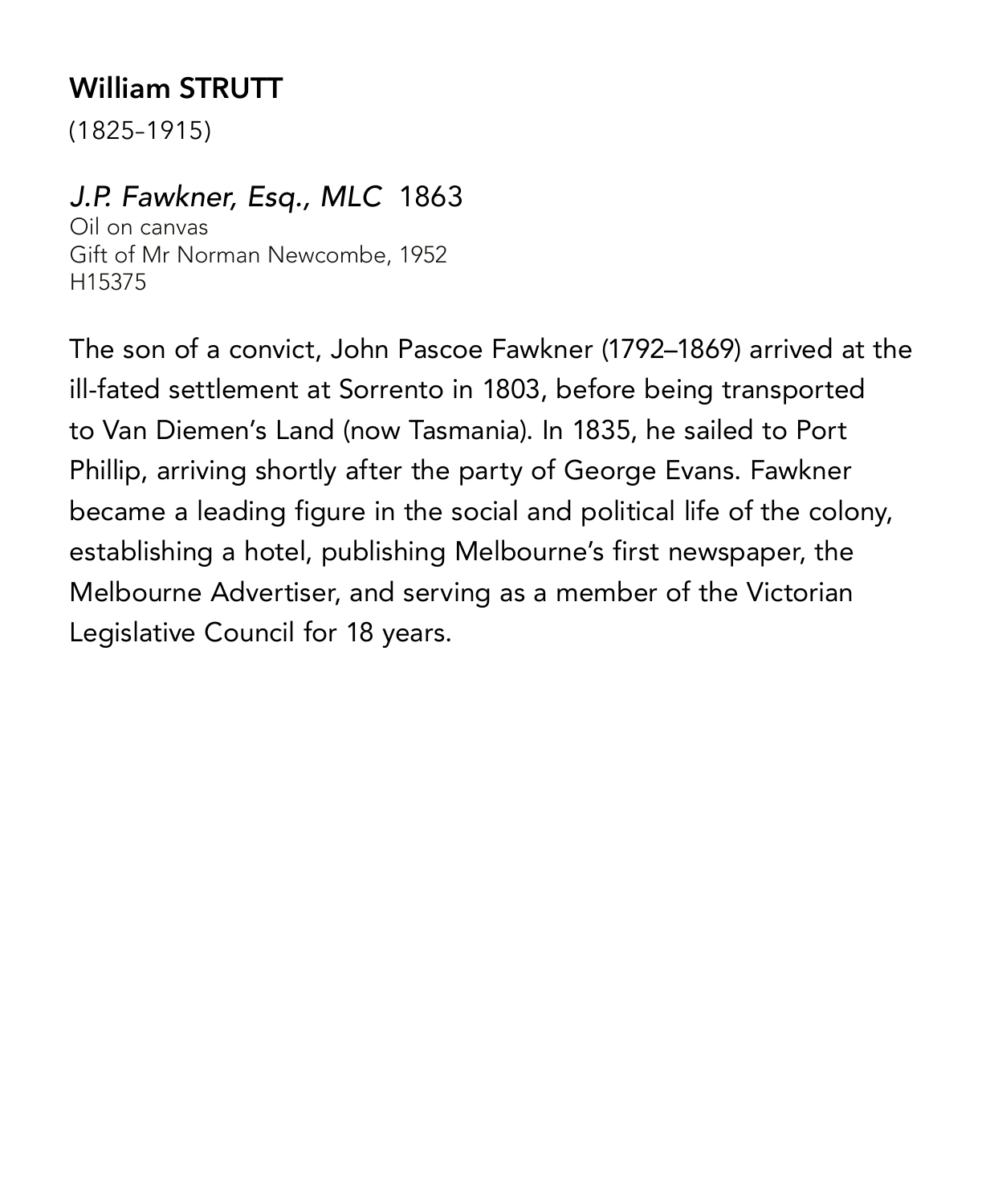# **Reinhold HOFMANN**

(Dates unknown)

#### *Melbourne 1836* c. 1886

Oil on cotton canvas Gift of the Public Library Society, Melbourne, 1957 H17707

In 1836, the settlement at Port Phillip was little more than a cluster of crude buildings and tents. Ships travelled up the Yarra River as far as 'The Falls', a natural rock formation, and were moored directly to the bank. The river broadened here, enabling vessels to turn. A key identifies some of the buildings and dwellings of the day, including the residences of John Batman and Captain William Lonsdale, and the tent of surveyor William Wedge Darke.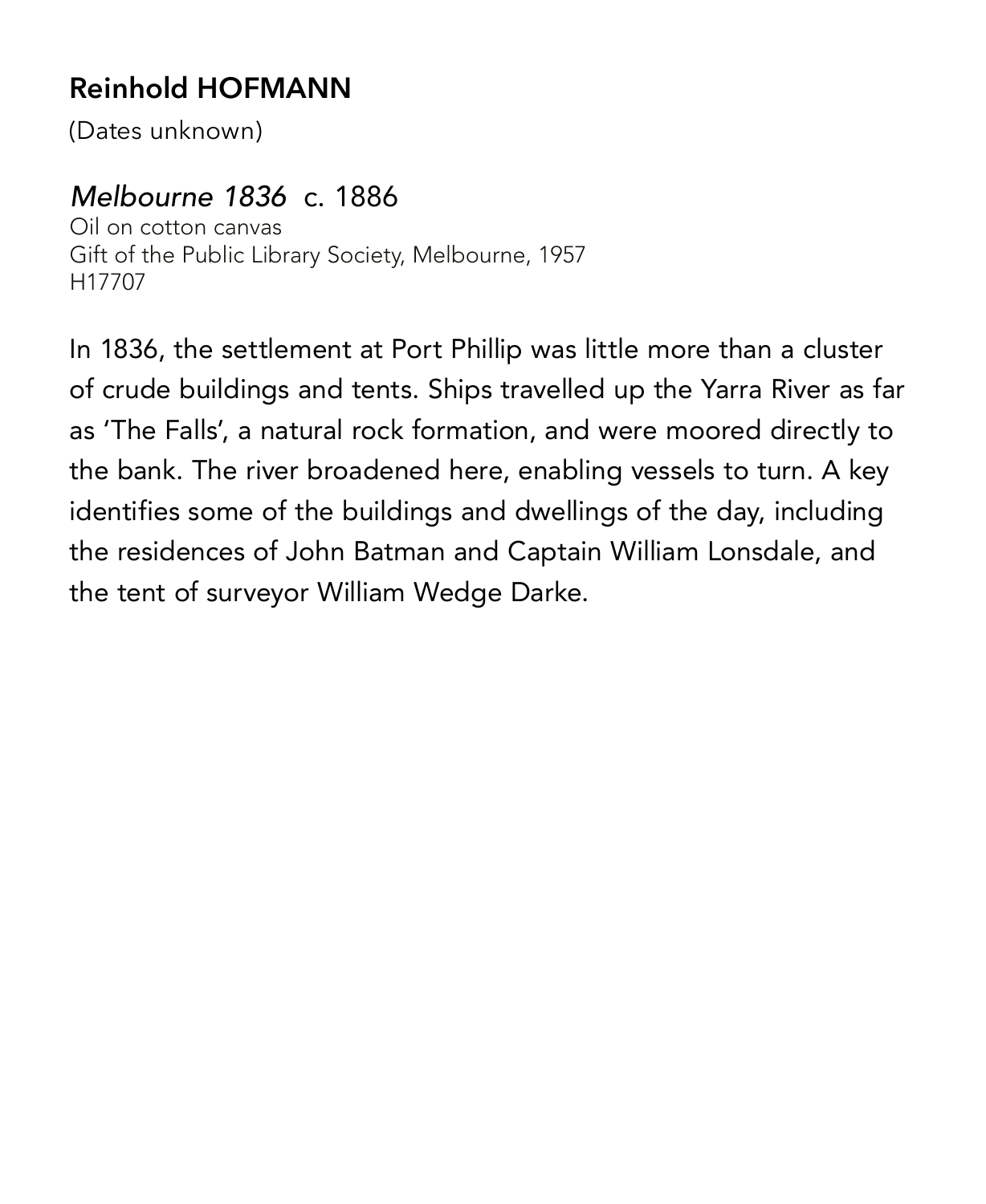# **Jan SENBERGS**

(Born 1939)

#### *Melbourne* 1998–1999

Acrylic on canvas Gift of the Gualtiero Vaccari Foundation in recognition of services provided by State Library Victoria to the Italian community, 1999 H99.151

Jan Senbergs was born in Latvia and moved to Melbourne in 1950, following World War II. Melbourne was invigorated by the arrival of highly talented and creative émigrés, who contributed to the profound social and cultural change. The city in Senbergs' painting is presented as a labyrinthine metropolis. Amid the density, familiar landmarks emerge: the train line hugging the Yarra, the Arts Centre spire and the Rialto Towers – Australia's tallest building at the time of its opening in 1986.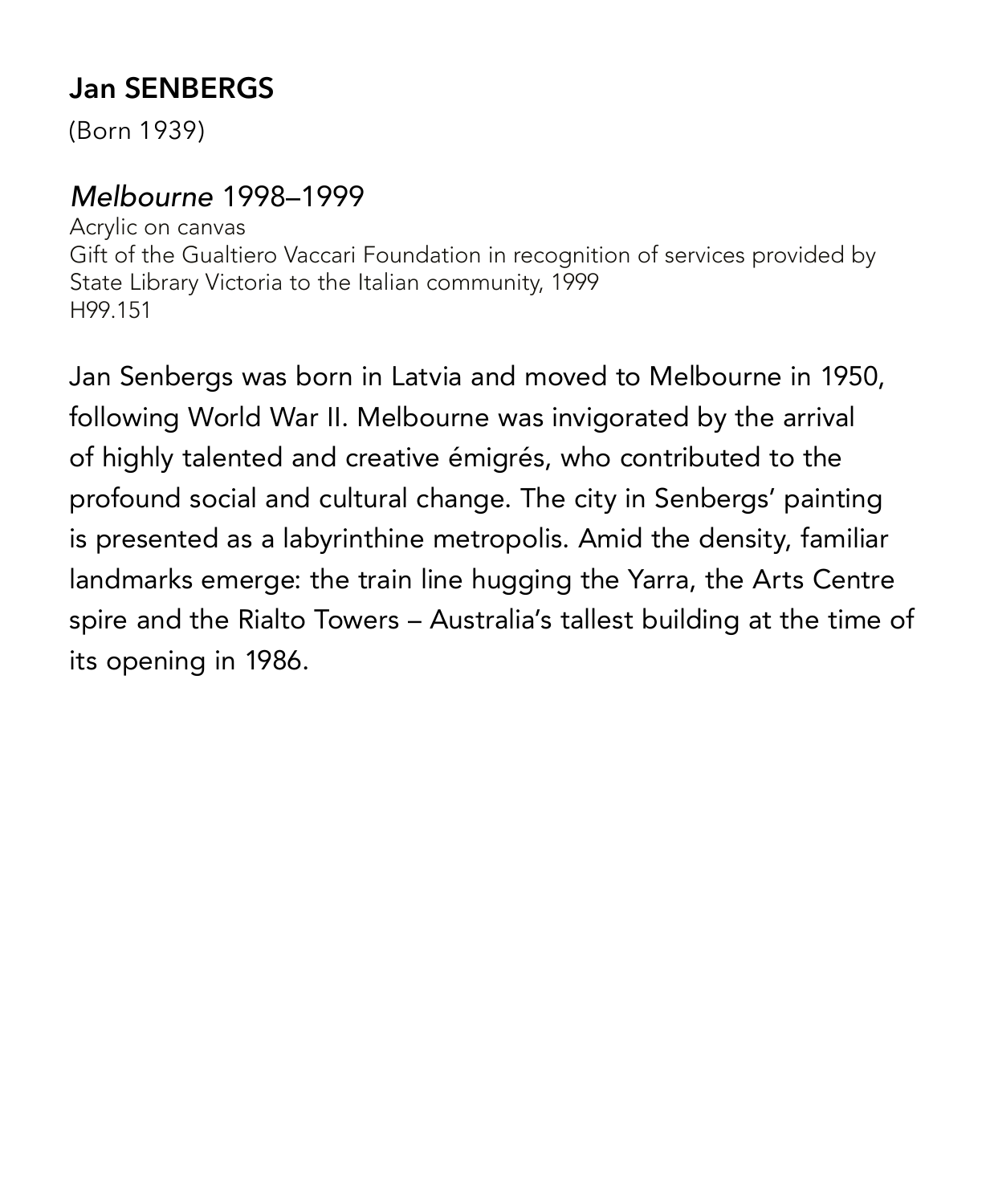# **Fred WILLIAMS**

(1927–1982)

#### *West Gate Bridge Under Construction I* 6 March 1974

Oil on canvas Gift of Lyn Williams, under the Cultural Gifts Program, 2010 H2010.186/1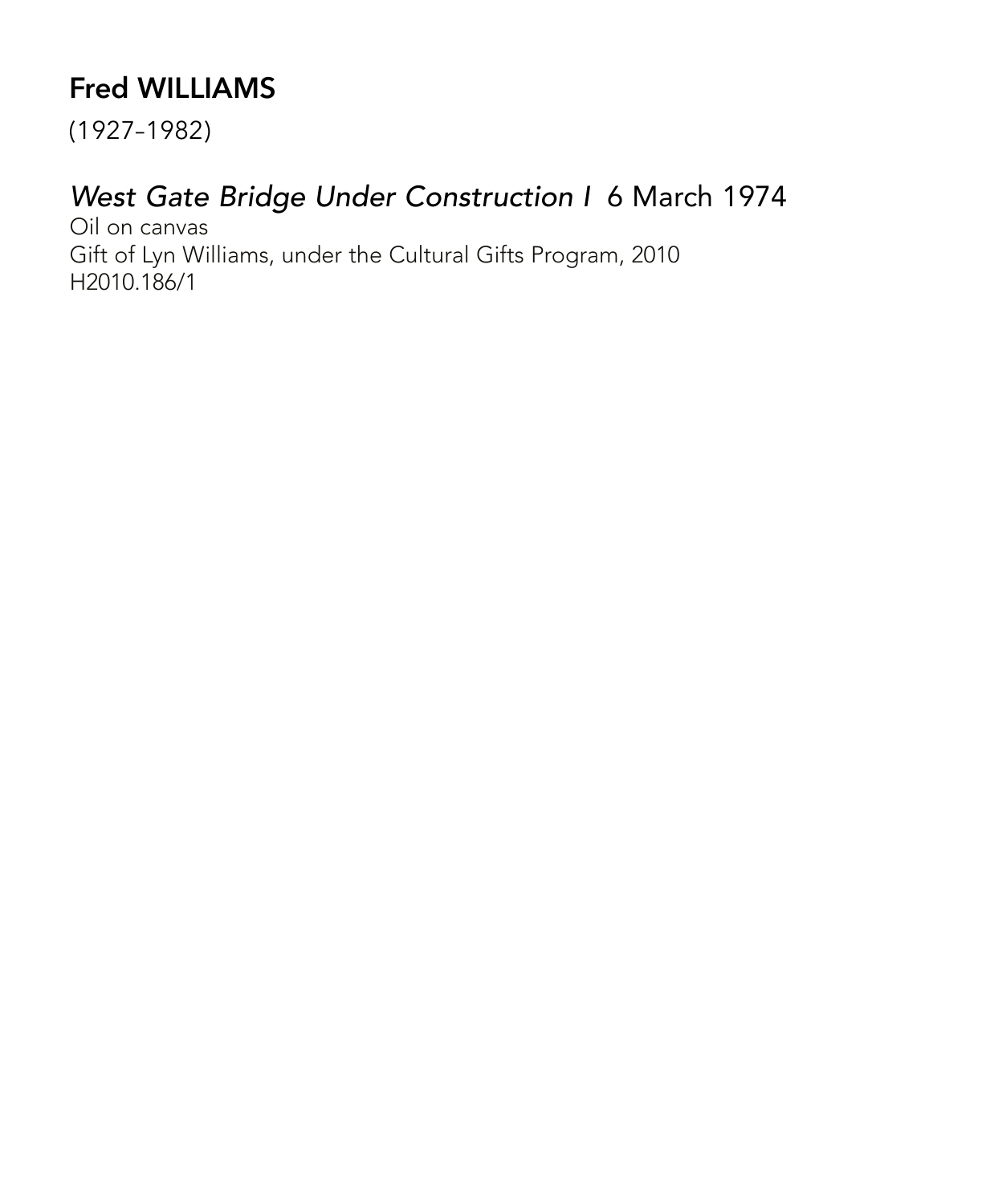# **Fred WILLIAMS**

(1927–1982)

#### *West Gate Bridge Under Construction II* 6 March 1974

Oil on canvas Gift of Lyn Williams, under the Cultural Gifts Program, 2010 H2010.186/2

Fred Williams is one of Australia's most significant landscape painters. These works are unusual in his oeuvre, as he rarely painted urban views or the built environment. Williams first started sketching the West Gate Bridge in 1970, but stopped after the collapse of a span in October that year, killing 35 workers. In 1974, two years after construction resumed, Williams returned and painted these works en plein air from the deck of a moored ferry.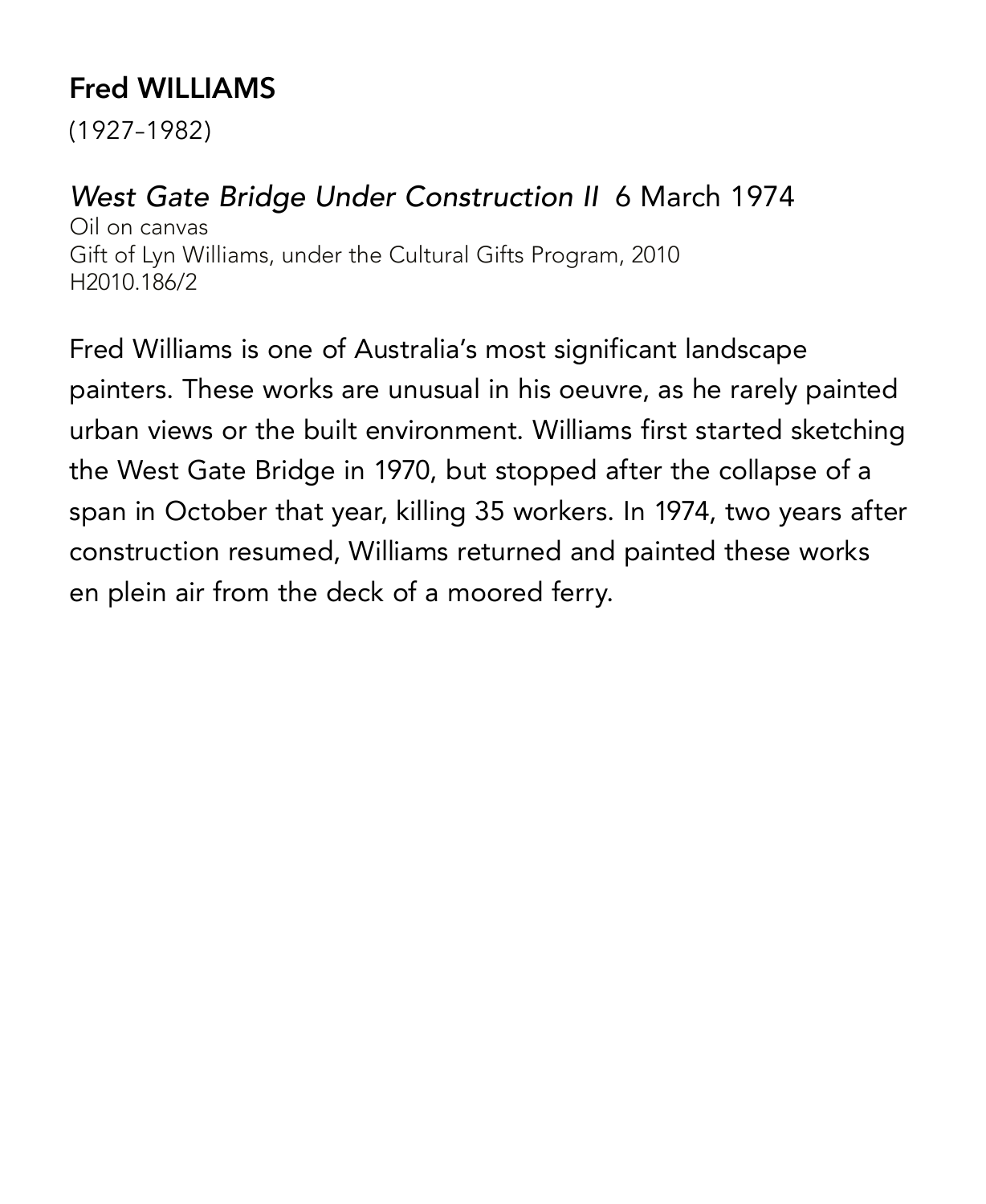### **Max MARTIN**

(1889–1965)

#### *Glassworkers* c. 1950

Oil on board Purchased with the assistance of the Peggy Cutten bequest, 2012 H2012.136/2

During the 1950s, Melbourne's manufacturing sector underwent rapid expansion. This painting portrays glassmakers at the Silverwood and Beck factory in Collingwood. Max Martin shows the influence of modernism in his depiction of the worker, the play of light and shadow, the geometric abstraction of light reflecting off glass, and the industrial buildings seen through the doorway. Born in the inner-city suburb of Fitzroy, Martin moved to England and then Ireland, before returning to Australia in 1948.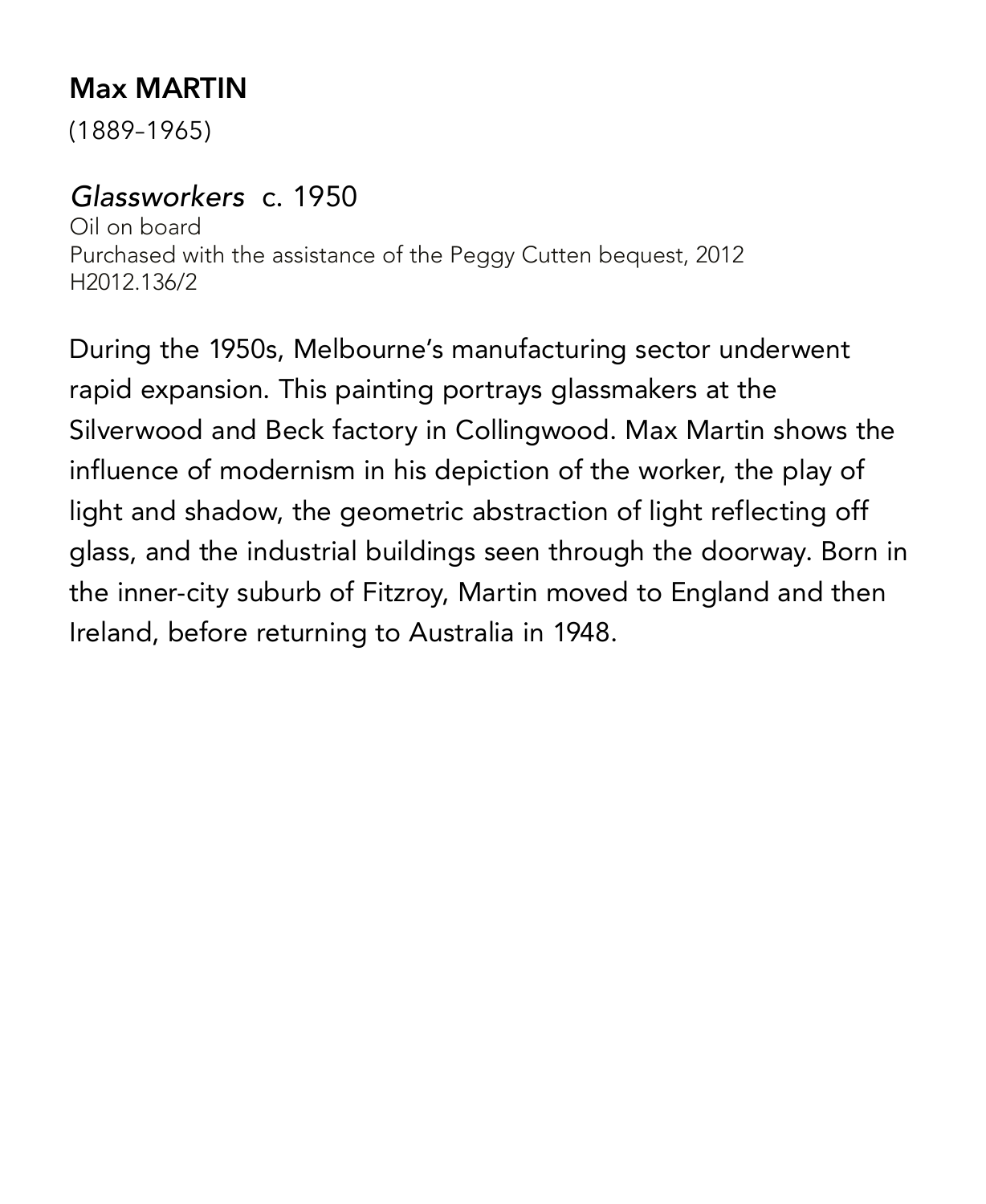# **Arthur Merric Bloomfield BOYD**

(1920–1999)

#### *Chadstone Road with Market Gardens* 1935

Oil on board Purchased with the assistance of Sarah and Baillieu Myer, 2012 H2012.260

Arthur Boyd was raised at Open Country, a rambling property established by his grandparents in Murrumbeena in Melbourne's south-east. The Boyd family encouraged free-thinking and creativity, and the family's artistic pursuits in the fields of painting, sculpture, ceramics, literature and architecture have left an indelible mark on Melbourne's cultural landscape. This market garden was located close to Boyd's home. By the 1930s, market gardens across Melbourne were in decline as residential land increased in value.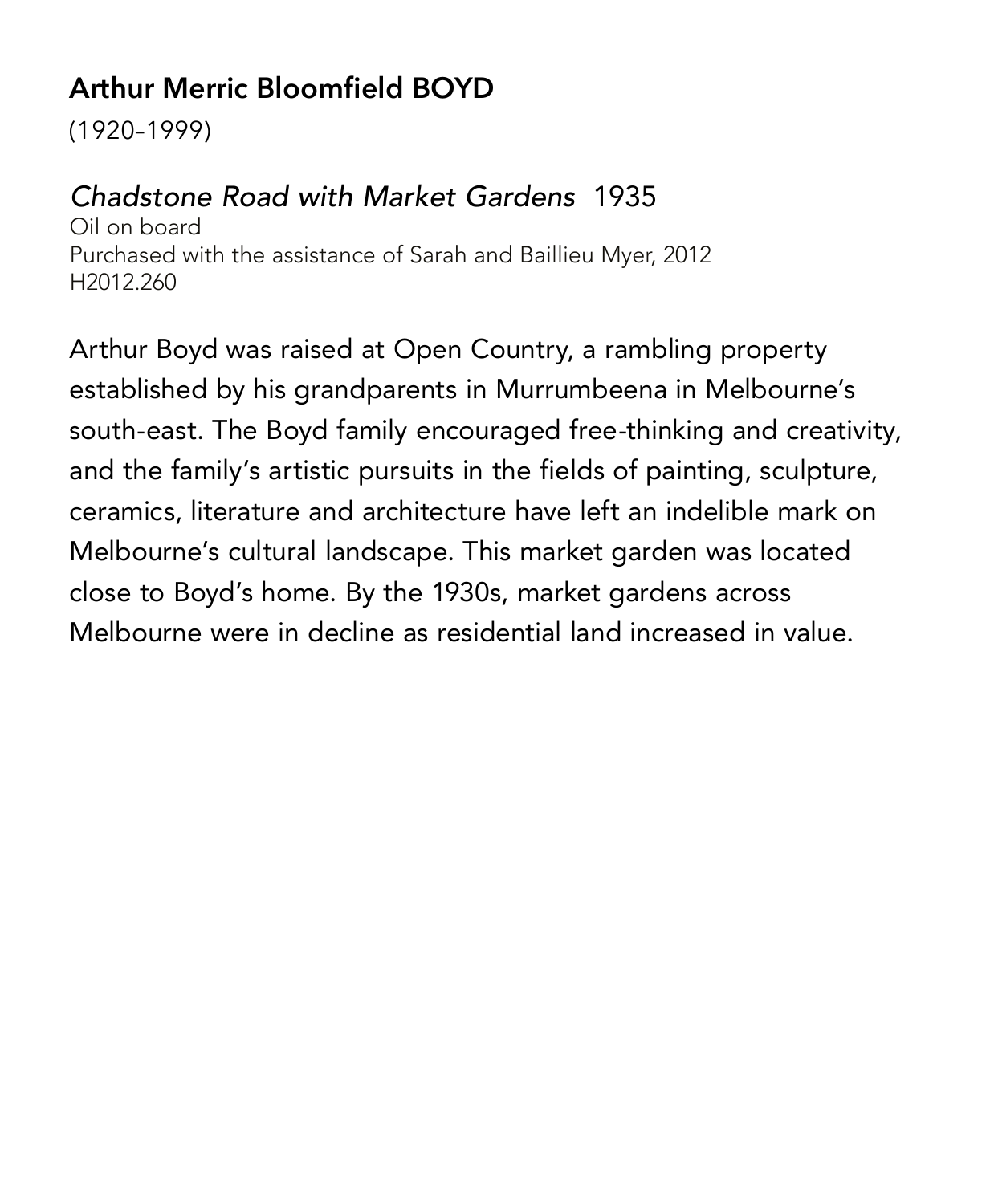# **Eric Prentice Anchor THAKE**

(1904–1982)

#### *Chinese Shop, Lt. Bourke Street* 1942

Oil on enamel board Purchased with the assistance of the State Library Victoria Foundation, 2006 H2006.146/1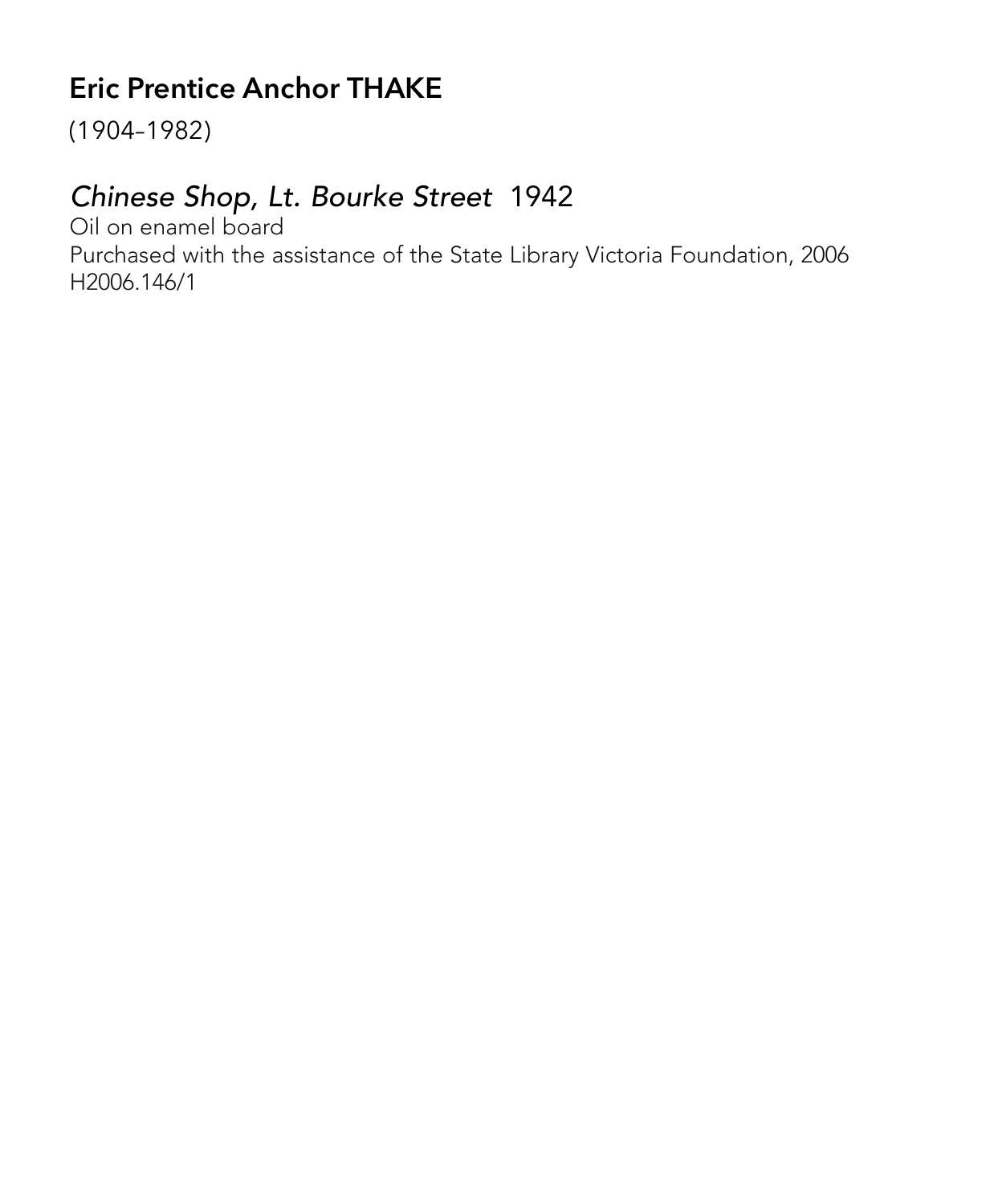### **Eric Prentice Anchor THAKE**

(1904–1982)

#### *Chinese Shop, Lt. Bourke Street* 1942

Oil on enamel board Purchased with the assistance of the State Library Victoria Foundation, 2006 H2006.146/2

Following the gold rush, many Chinese prospectors returned to Melbourne and opened stores on Little Bourke Street, importing Chinese goods. Eric Thake was fascinated by the way in which the past could survive into the present. These two shopfronts illustrate his eye for colour, design and typography, honed in his work as a commercial artist. Thake is best known for his prints, drawings and bookplates; his paintings are comparatively few. Influenced by the surrealist movement, Thake's works are often injected with wry humour.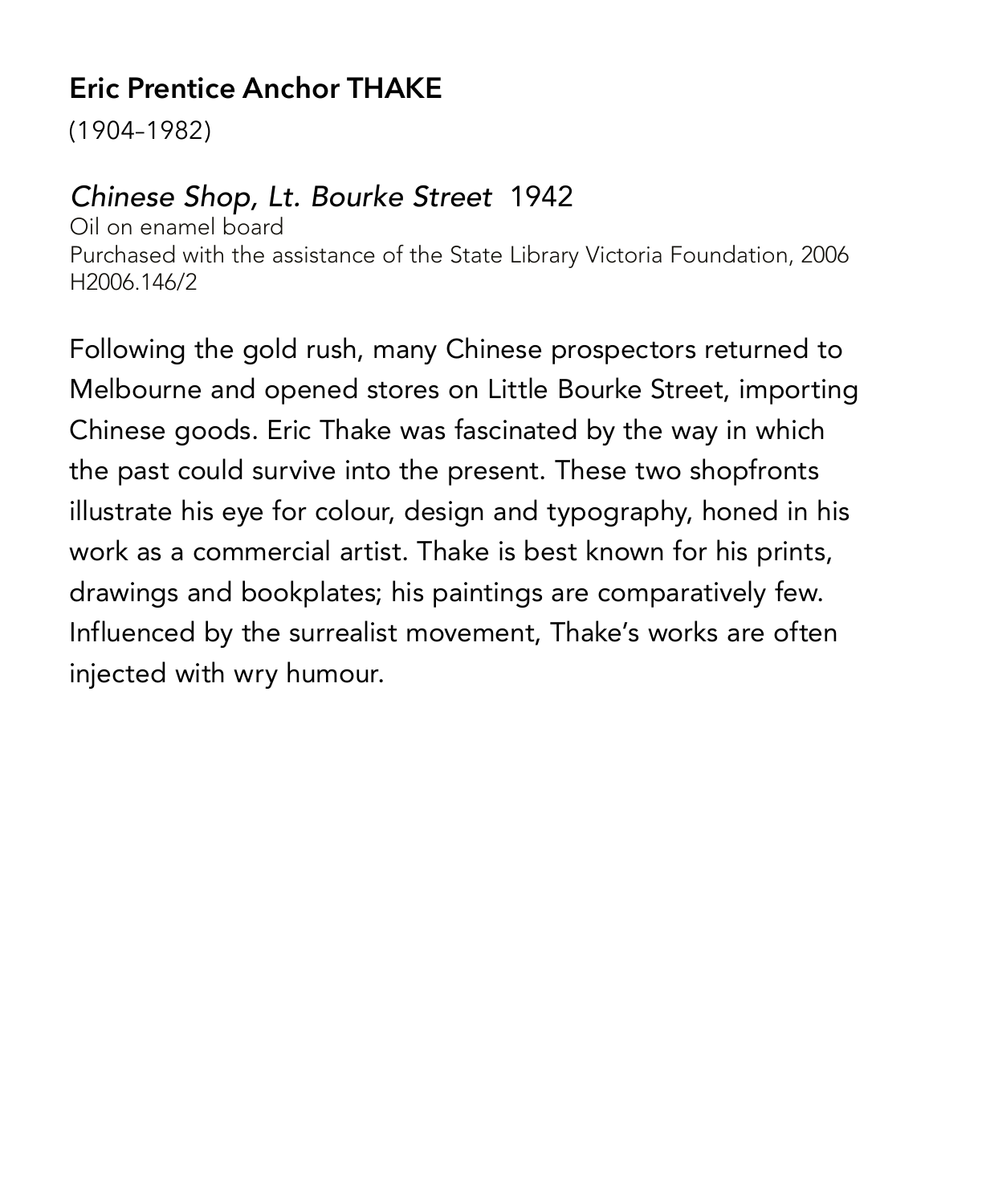# **Arthur Thomas CHALLEN**

(1911–1964)

#### Moira Madden1937

Oil on canvas Gift of Mrs S.M. Challen, 1966 H28383

Moira Frances Madden (1915–73) epitomises the glamour of the 1930s, with her red lipstick, painted nails, bob haircut and fur stole. Her personal style is informed as much by trends in modern art as fashion. Madden is seated in front of a fabric panel by the progressive textile designer Frances Burke. In 1938, Madden married Albert Hallenstein, a brother of modernist painter Lina Bryans. This portrait was exhibited in Arthur Challen's first solo exhibition.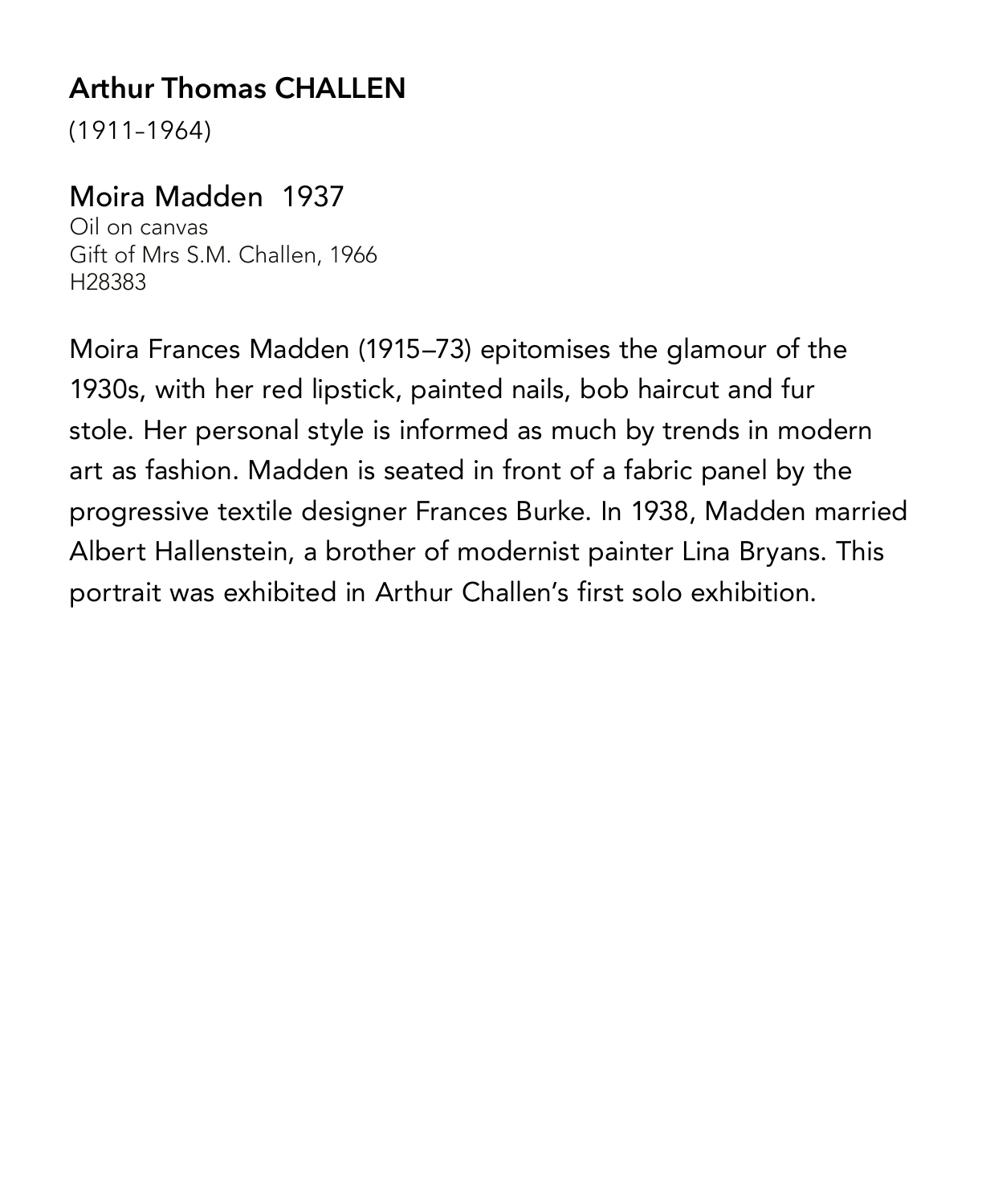### **Jessie Constance Alicia TRAILL**

(1881–1967)

#### *Market Street* 1911–14

Oil on canvas Gift of the artist, 1968 H30880

This evocative painting takes in the view from Jessie Traill's studio, at the original Temple Court building in Collins Street. Looking down Market Street towards Flinders Street, where a steam train crosses the railway viaduct, it shows Traill's interest in modernity and industrial subjects that would later define her work. In December 1914, Traill left Australia to join the war effort, serving at a military hospital in France. Following the war, Traill became one of Australia's most influential and progressive printmakers.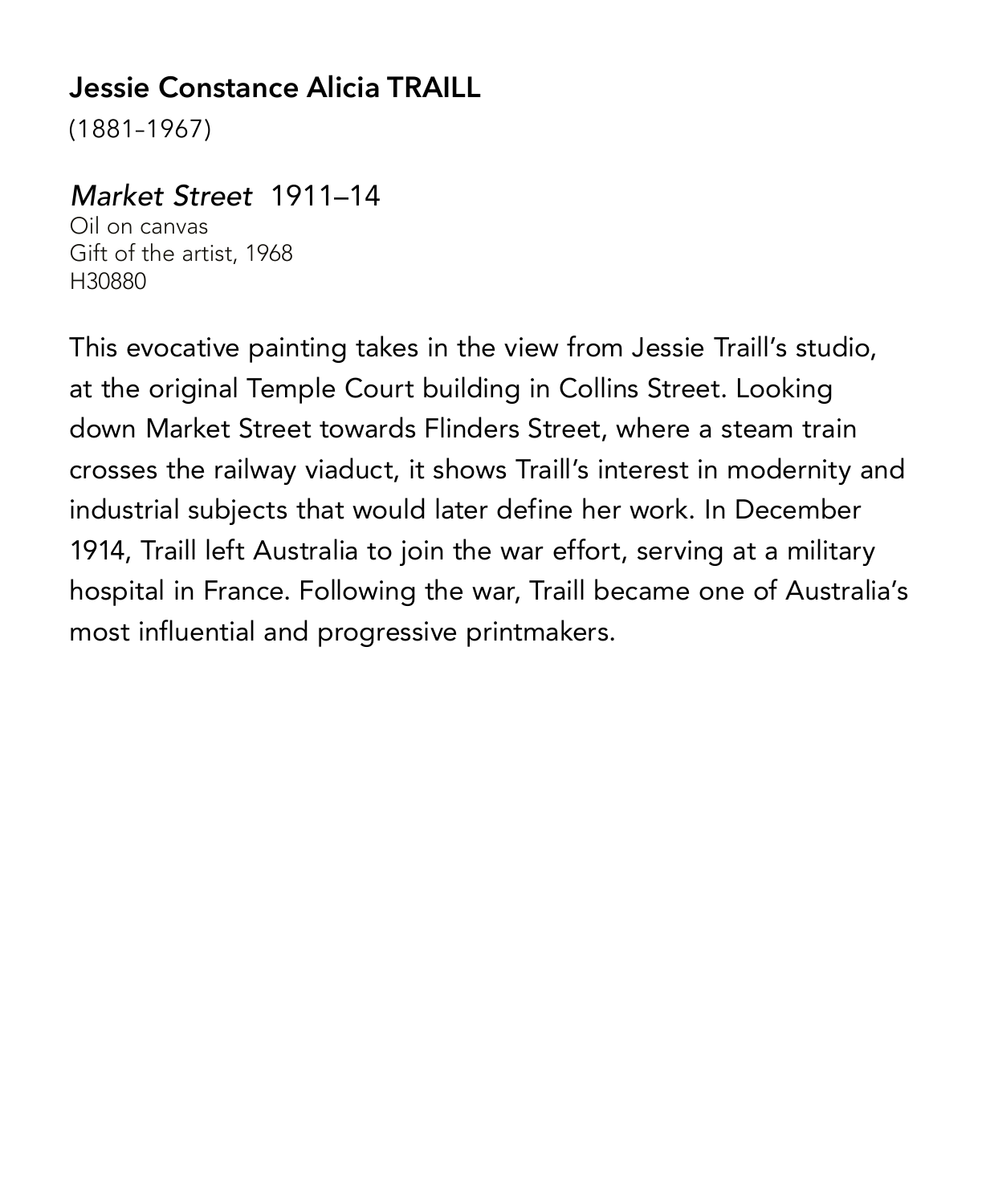# **Sybil CRAIG**

(1901–1989)

#### *Connie with a Red Rose* c. 1928

Oil on canvas on composition board H94.101

This portrait of Constance Stokes (1906–91) is one of a number of sketches that Sybil Craig made of fellow students at the National Gallery School of Art during the late 1920s. Many women were taught painting at the school (which was housed on this site), under the longstanding directorship of Bernard Hall. Stokes won the school's prestigious travelling scholarship in 1929, which allowed her to complete her training in London and Paris.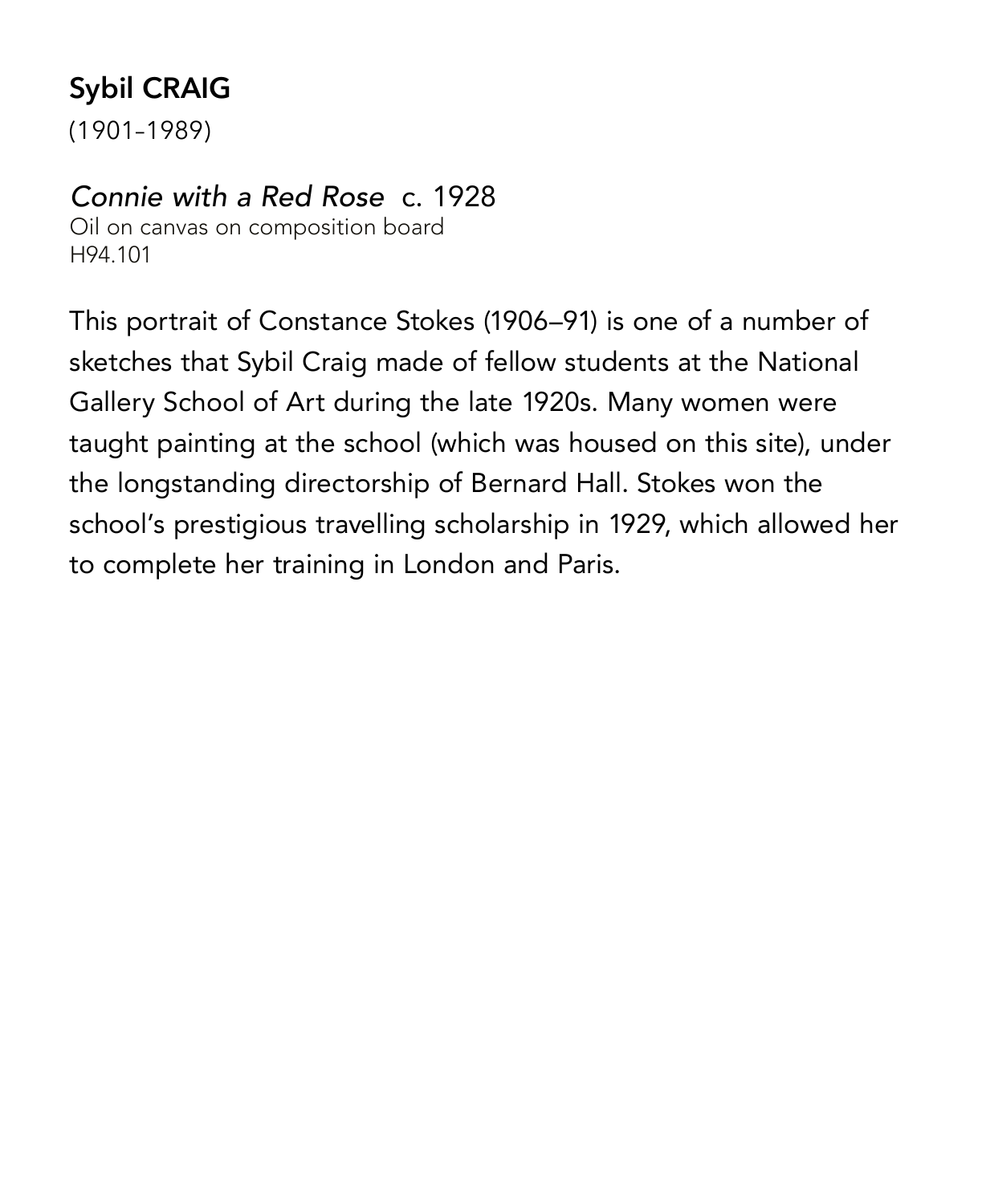# **Clarice BECKETT**

(1887–1935)

#### *Princes Bridge* c. 1923

Oil on pulpboard Purchased with the assistance of the State Library Victoria Foundation, 2006 H2006.176

Clarice Beckett's paintings drew on her immediate environment; the bayside suburb of Beaumaris where she lived with her parents, and the city streets of Melbourne. Beckett often walked along the coastal cliffs at dawn or dusk, pulling a home-made cart containing her painting materials. A student of tonalist painter Max Meldrum, Beckett created understated works, small in scale, and restricted in their pallette. Beckett exhibited in Melbourne during the 1920s and 30s until her death from pneumonia at the age of 48.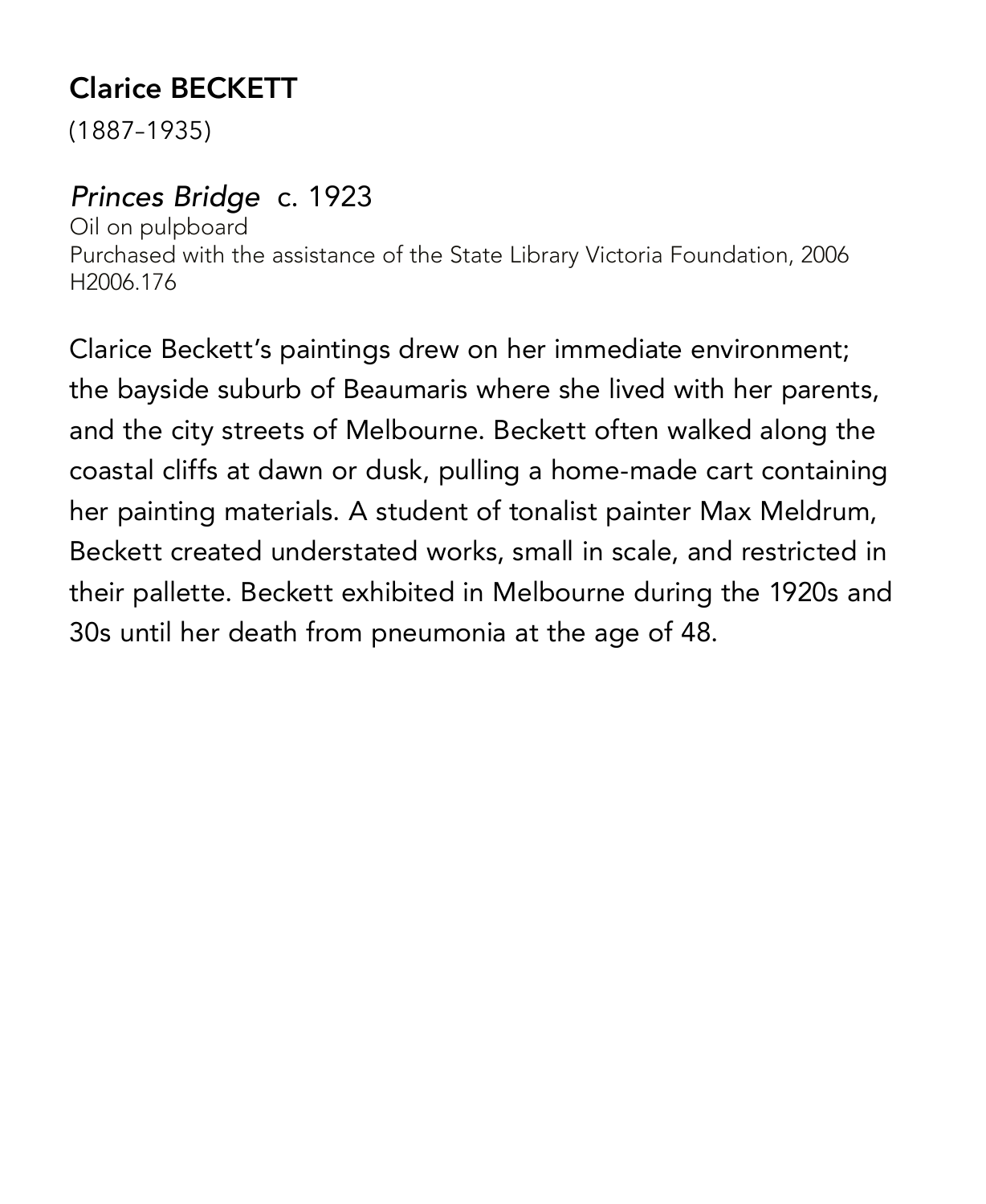#### **Unknown artist**

#### Wharves near Spencer Street c. 1910

Oil on canvas Gift of Mrs Alma Mitchell, 1993 H97.20

Melbourne's first wharves, located on the northern bank of the Yarra River, were in operation from 1842. As Melbourne's population grew, so too did demand for expansion of its port facilities. This painting shows passengers disembarking one of the Union Steamship Company's vessels, the SS Loongana or the SS Maheno. Both were in service from 1905. In the foreground, the railway viaduct connects Flinders Street and Spencer Street stations, and the suburb of South Melbourne spreads out beyond.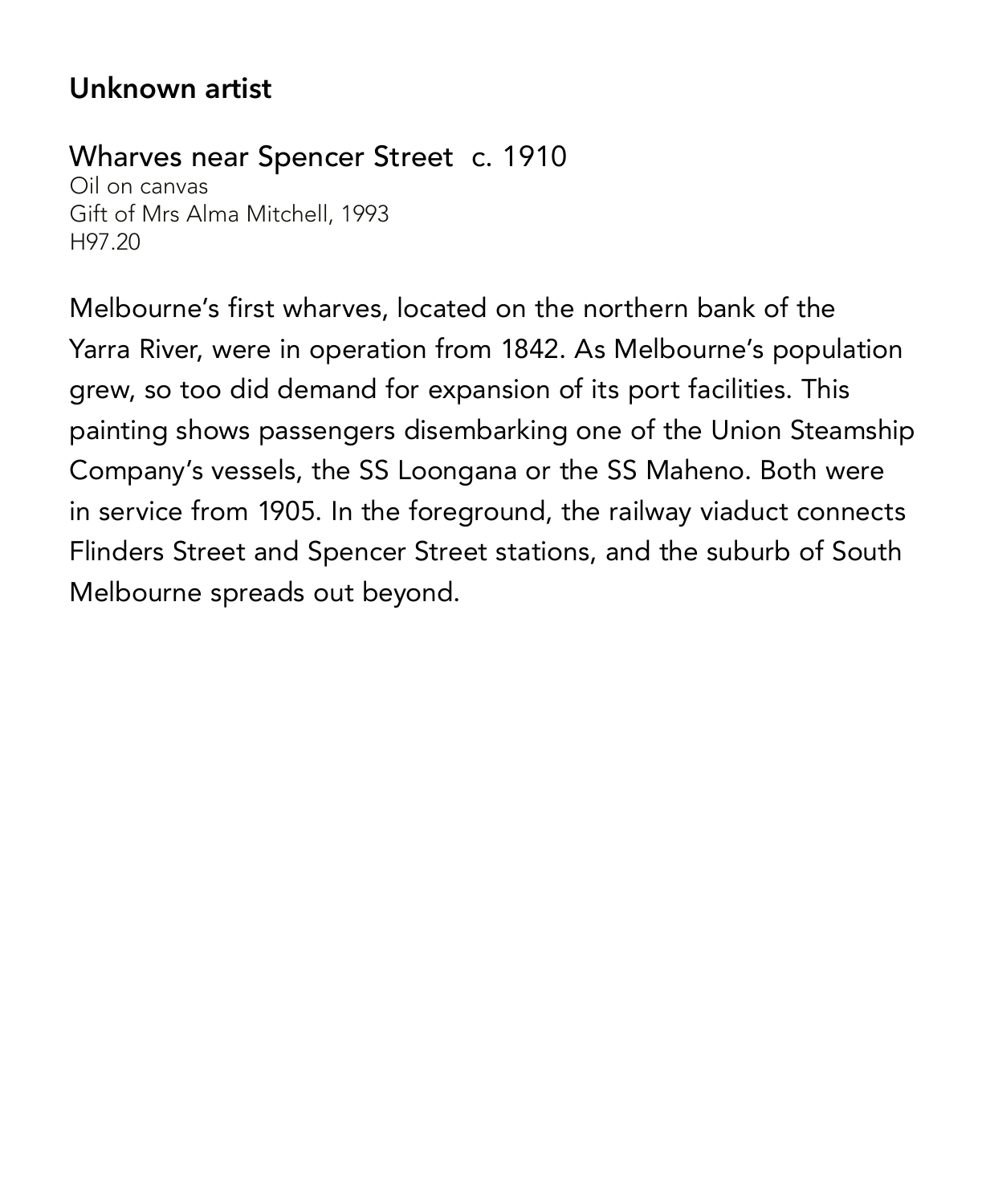### **Jacques François CARABAIN**

(1834–c. 1927)

#### *Melbourne Town Hall and Swanston Street* 1889

Oil on canvas H15967

This painting conveys the confidence and grandeur of post-gold rush Melbourne. In 1867, Reed & Barnes won the competition to design a larger and more splendid town hall. Situated on the corner of Collins and Swanston Streets, the building was opened in 1870. Jacques Carabain, a landscape and topographical painter from Amsterdam, was visiting Australia on a year-long stay when he executed this work, which shows the town hall's newly added portico.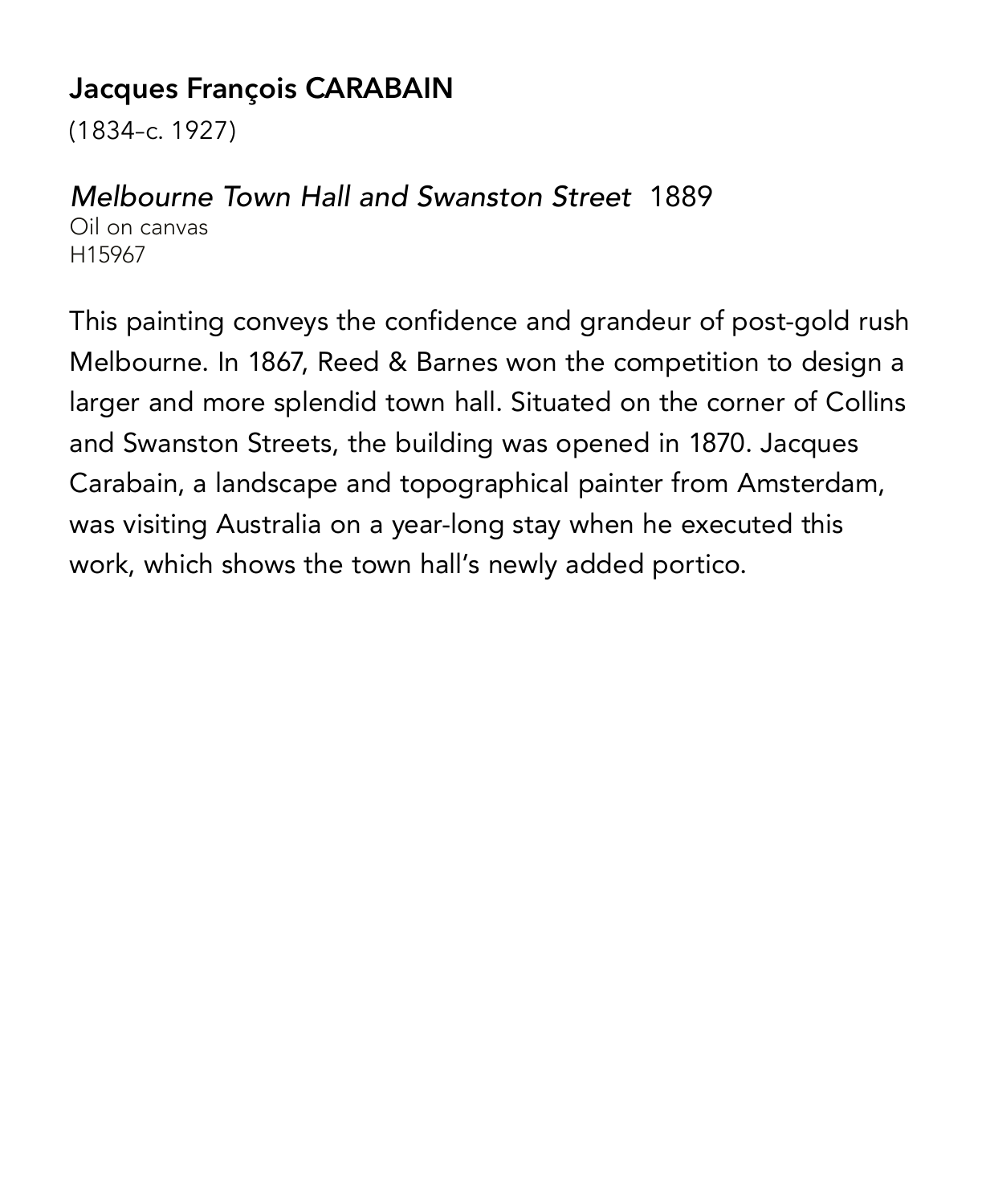# **Ugo CATANI**

(1861–1895)

#### *Collins Street, Rainy Weather* c. 1885–86

Oil on canvas Purchased with funds from the Tristan Buesst bequest, 1972 Conservation treatment undertaken in 2021, made possible with the generous support of the Marquill Foundation H35210

The centre point of this painting is the colossal Burke and Wills monument by Charles Summers (1825–78). The sculpture was designed and skilfully cast in bronze at Summers' studio. It was positioned in the middle of the intersection of Collins and Russell Streets in 1865, but had to be relocated following installation of the cable tramway along Collins Street in 1886. Ugo Catani studied painting in Florence, arriving in Melbourne in 1885. He quickly established himself in local artistic circles.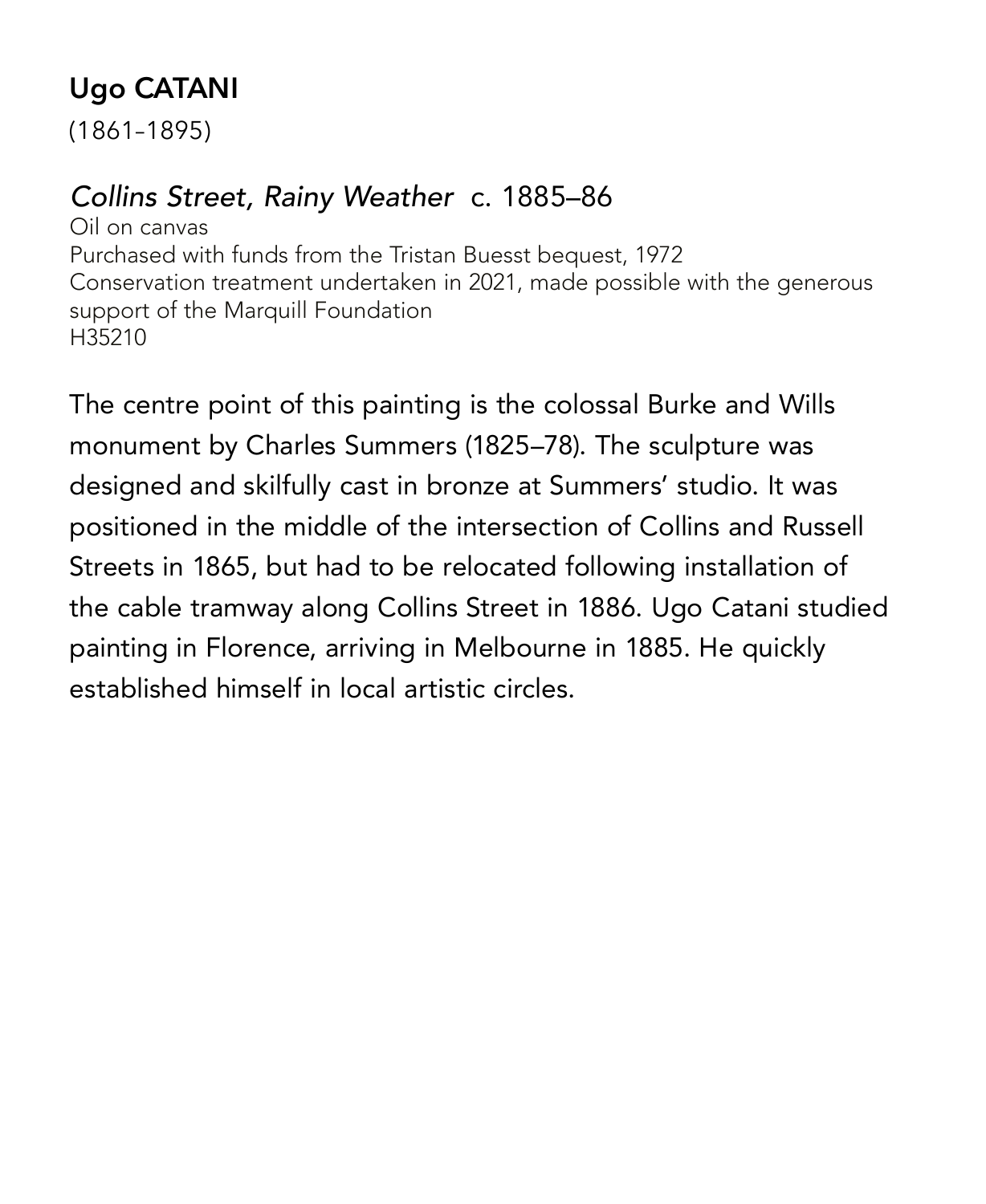# **Samuel Salkeld KNIGHTS**

(1818–1880)

#### *Toryboy, Winner of the Melbourne Cup* 1865

Oil on canvas on board H6705

Horseracing was introduced to the Australian colonies soon after European settlement. In 1861, the Melbourne Cup, a two-mile handicap race conceived by the Victoria Turf Club, was held at Flemington Racecourse. Samuel Knights, a skilled painter of horses and livestock, depicts the parading prior to the start of the fifth Melbourne Cup, with Toryboy, the 'dangerous grey', following race favourite Panic. The race was an upset when Toryboy snatched the win, equalling the previous record of 3.44 minutes.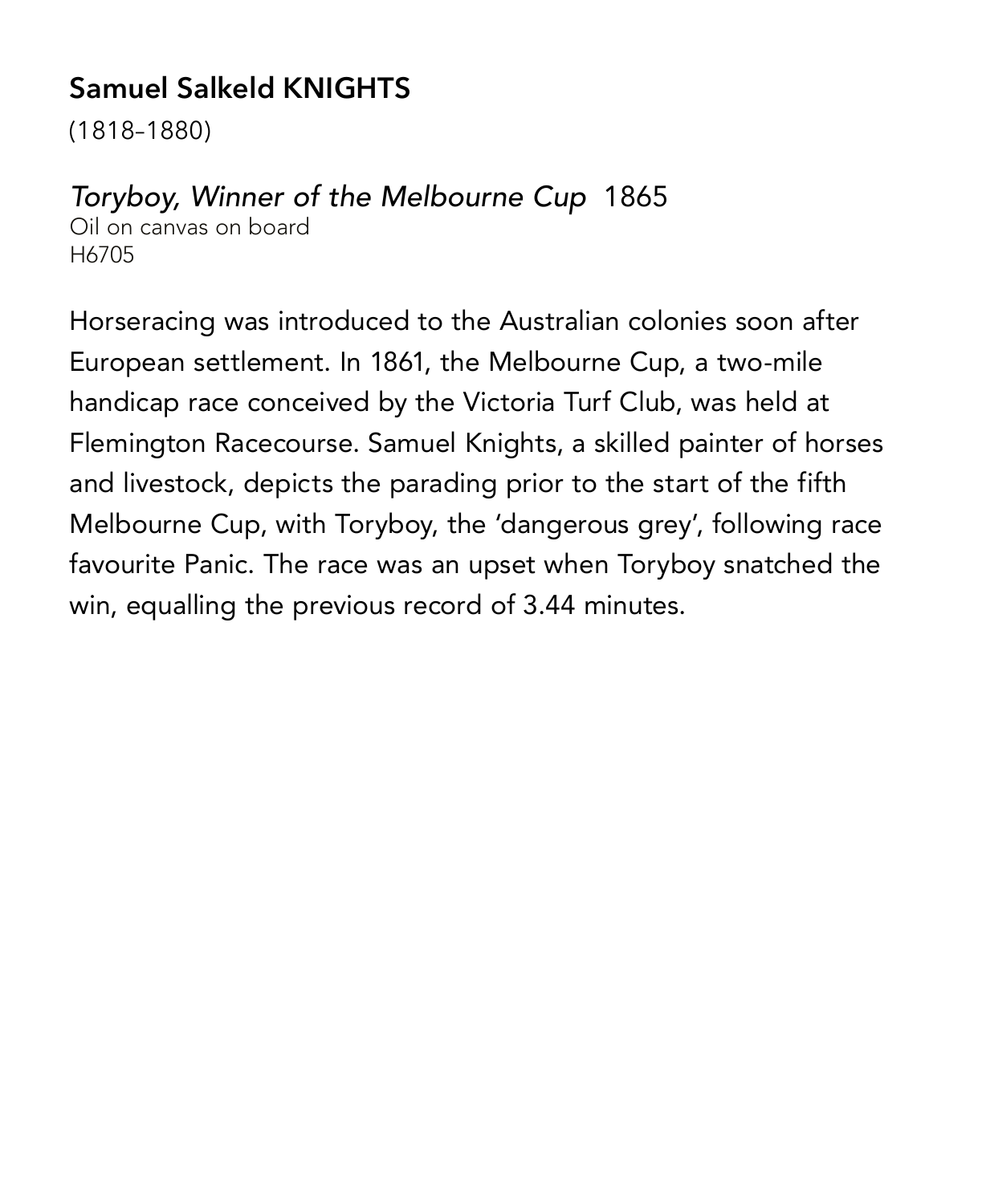# **Thomas CLARK**

(1814–1883)

#### Kenney's Baths, St Kilda c. 1854

Oil on canvas Gift of the Blake family, 2009 H2009.165

Since the 1850s, St Kilda has been a popular destination for day-trippers, who flock to the beaches and amusements along the foreshore. In 1854, Captain William Kenney purchased a condemned Swedish whaling brig, the *Nancy*, and scuttled her off St Kilda Pier. She was converted into a bathing ship, the hull ballasted with sand and flooded to make an enclosure for swimming. Kenney's 'Bathing Ship for Gentlemen' afforded swimmers privacy and refuge from marine life.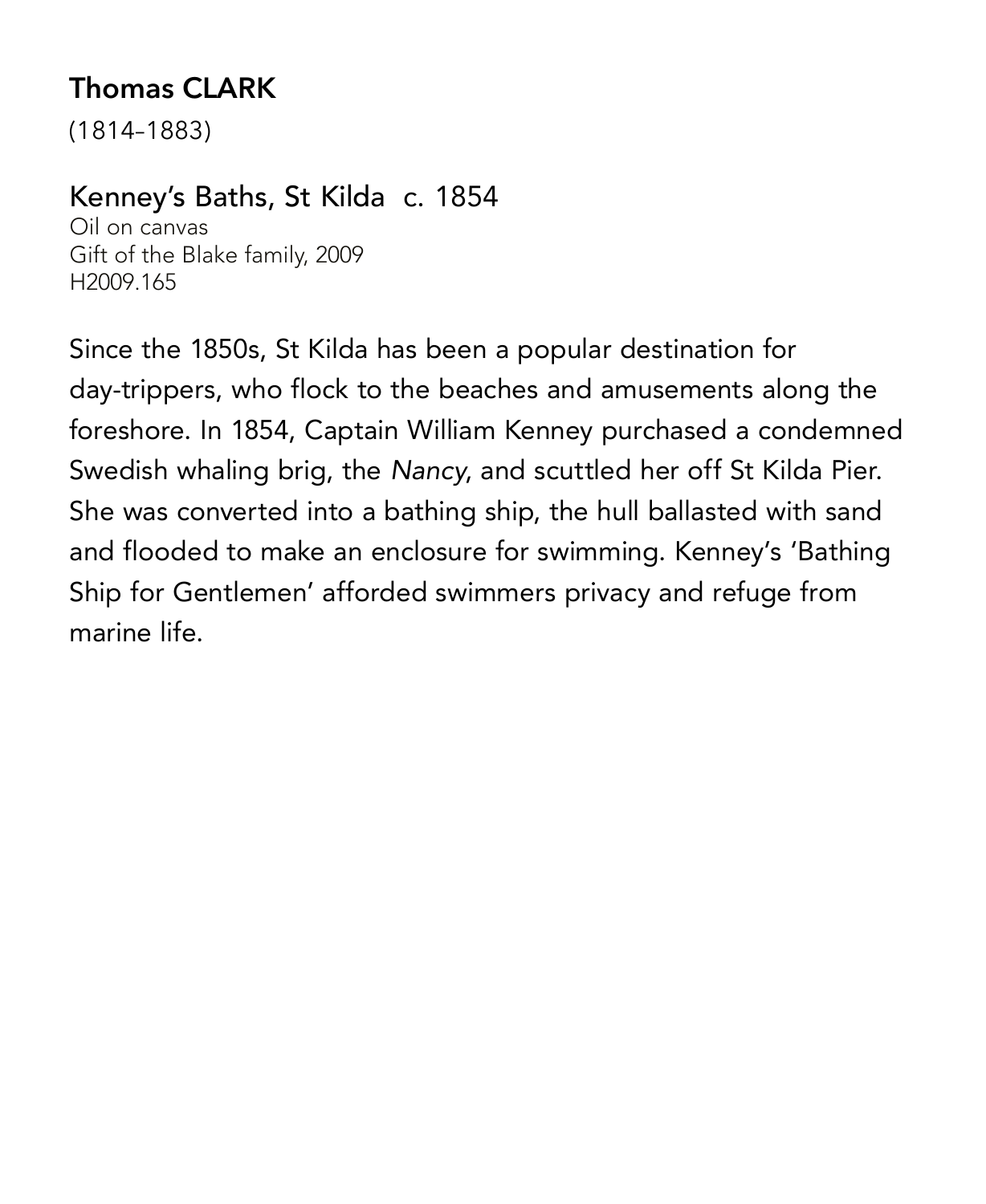# **Eugène VON GUÉRARD**

(1811–1901)

#### *Head of the Mitta Mitta, Eagle's View of the Mountains* 1879

Oil on millboard Gift of Tristan Buesst, 1967 H30578

Considered one of the most important landscape painters of the 19th century, Eugène von Guérard sought to express the awe-inspiring beauty of the Australian landscape in the German romantic tradition. He was praised by his contemporaries for his faithful renditions of botany and geology. This work depicting the head of the Mitta Mitta River, near Omeo in eastern Victoria, looks towards Mount Wills, named after the explorer William John Wills of the ill-fated Victorian Exploring Expedition.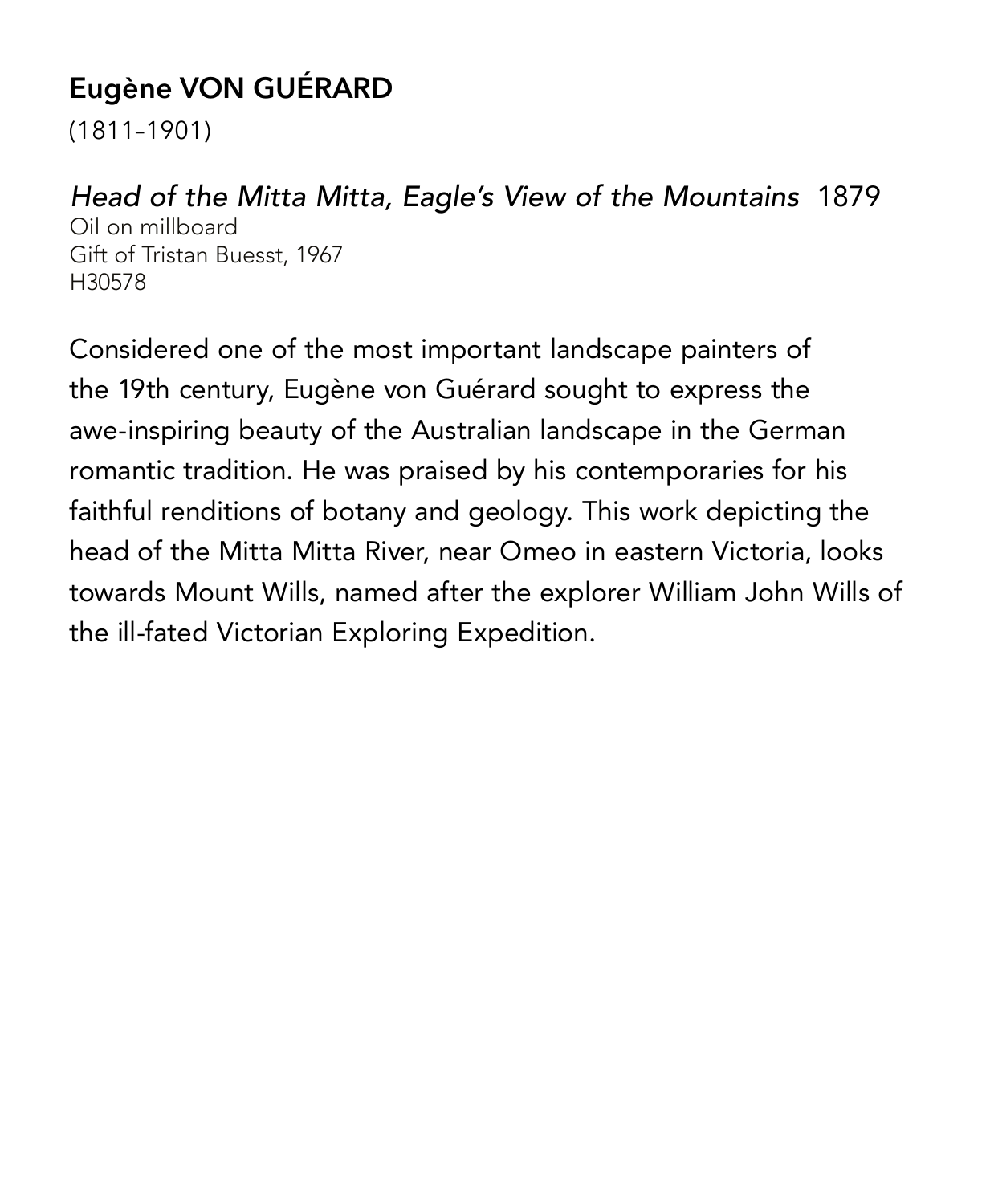# **Eugène VON GUÉRARD**

(1811–1901)

#### *Plenty Ranges from East Melbourne* c. 1862

Oil on paper on composition board H1602

This view is painted from the artist's own residence. Little Parndon in Gipps Street, East Melbourne, was built for Eugène von Guérard in 1862. While there were other buildings in East Melbourne at this time, the vantage point suggests von Guérard enjoyed uninterrupted views to the north. Little Parndon was constructed as a two-storey residence, but in 1866 a third storey was added, with a tower room serving as his studio. Von Guérard occupied the house until his return to Europe in 1882.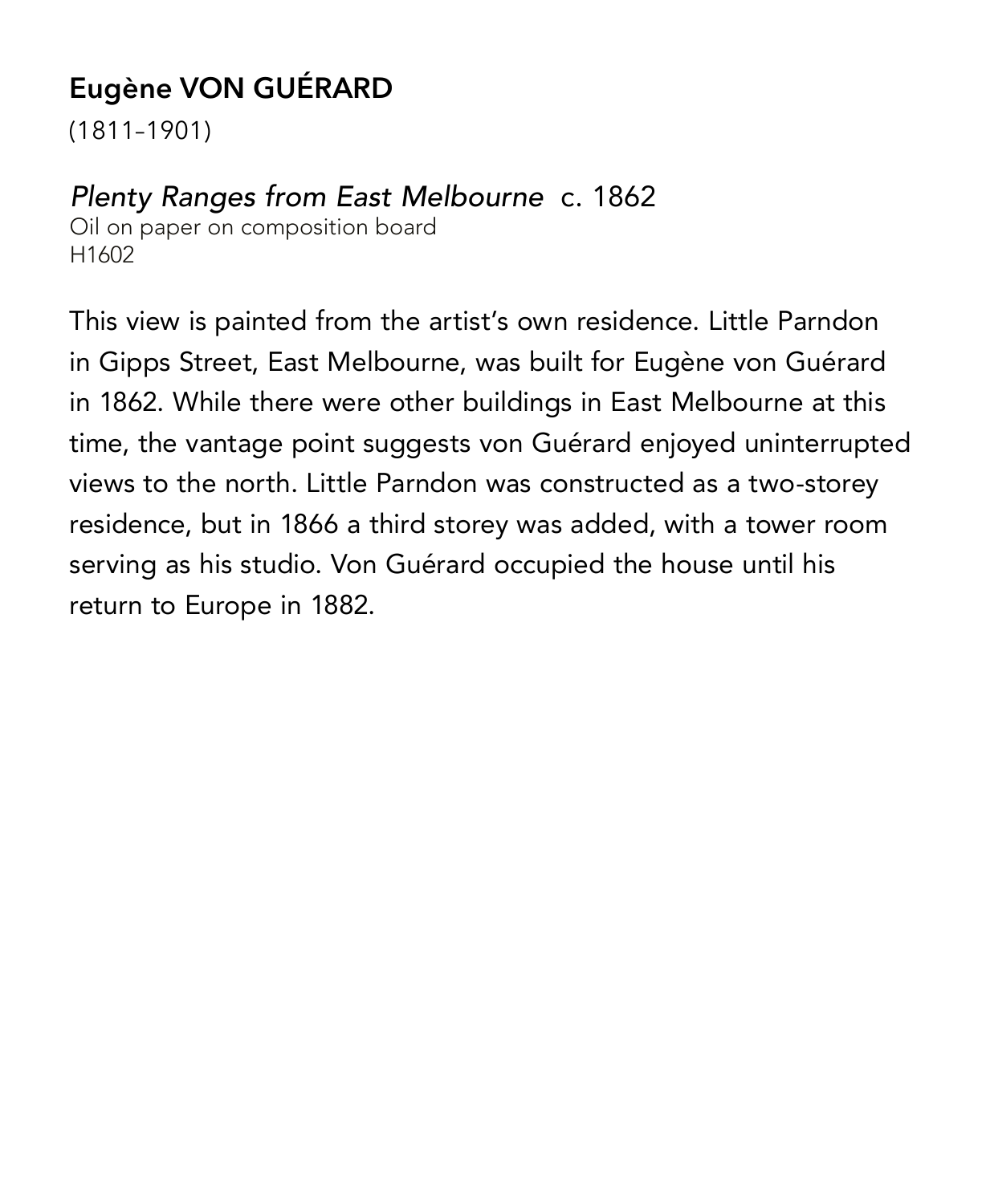# **Eugène VON GUÉRARD**

(1811–1901)

#### *Dr Howitt's Corner, Dandenong Ranges* 21 May 1862 Oil on paper on composition board H1601

Behind this high brick fence is the garden of Dr Geoffrey Howitt (1800–73), a physician and natural scientist. In 1839, Howitt arrived with his family in Melbourne, and, like Lieutenant Governor La Trobe, brought a prefabricated house with him. In 1845, he acquired land at the corner of Collins and Spring Streets, where he erected his home and cultivated a large garden. This view takes in the Treasury Reserve, a smattering of buildings in East Melbourne and, in the background, the Dandenong Ranges.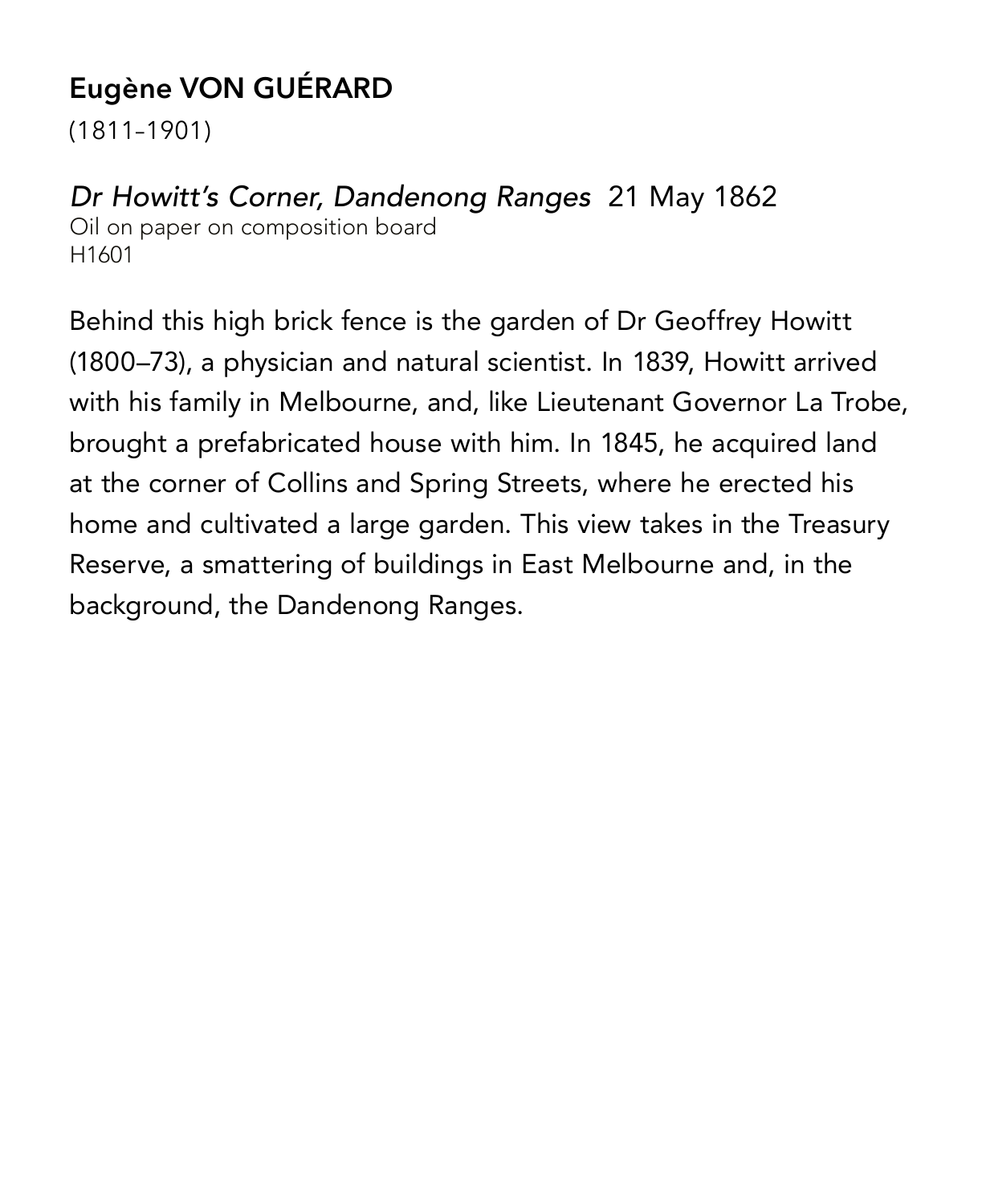# **Henry SHORT**

(1807–1865)

# *Our Adopted Country. To the Memory of the Lamented Heroes of the Victorian Exploration, 1861* 1861

Oil on canvas Purchased with the assistance of the Helen H. Schutt trust and the Friends of State Library Victoria, 1986 H86.106

The discovery of the bodies of Burke and Wills provoked an outpouring of grief, and artists were quick to capitalise on public sentiment. Henry Short's skill for painting still-life arrangements of flowers and fruit is used in this memorial to the explorers. A silver vase features miniature portraits of Burke, Wills and Charles Gray. The symbolism of the flowers, while obscure today, would have appealed to a contemporary Victorian audience.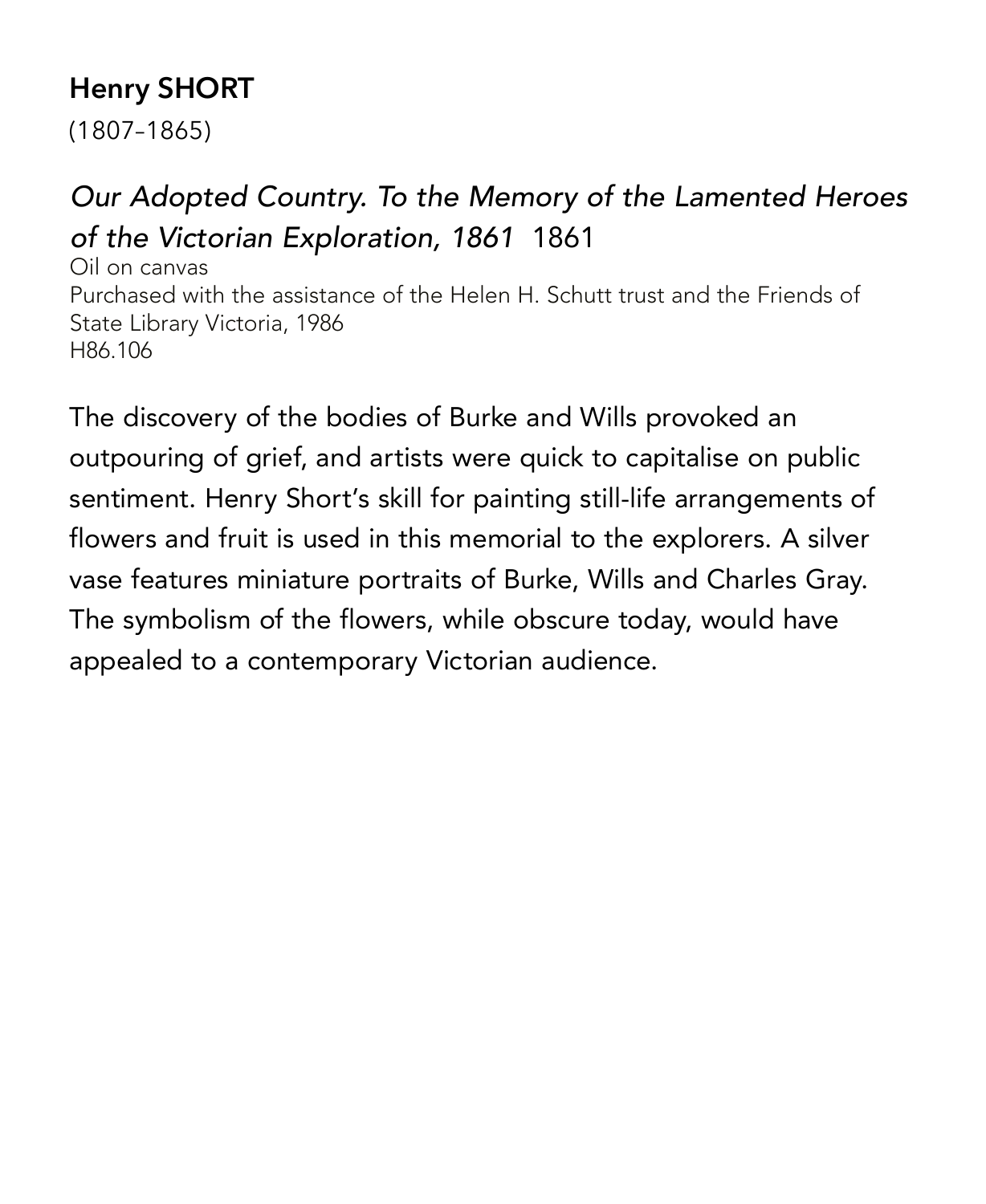# **Abram–Louis BUVELOT**

(1814–1888)

#### *Terrinallum Homestead* 1869

Oil on canvas Gift of Miss Nesta McKellar, 1941 H82.130

In 1857, squatter John Cumming (1830–1901) acquired the large pastoral property Terrinallum, near Darlington in the Western District, from the Clyde Company. Cumming commissioned a painting of the landscape by Swiss-born Abram-Louis Buvelot. Painted following years of drought, the work was met with scepticism when it was exhibited at the Public Library exhibition of 1869. The *Daily Telegraph* wrote: '… emerald green is laid on to an extent calculated to drive any drought-persecuted squatter who pauses to gaze upon it, mad with envy …'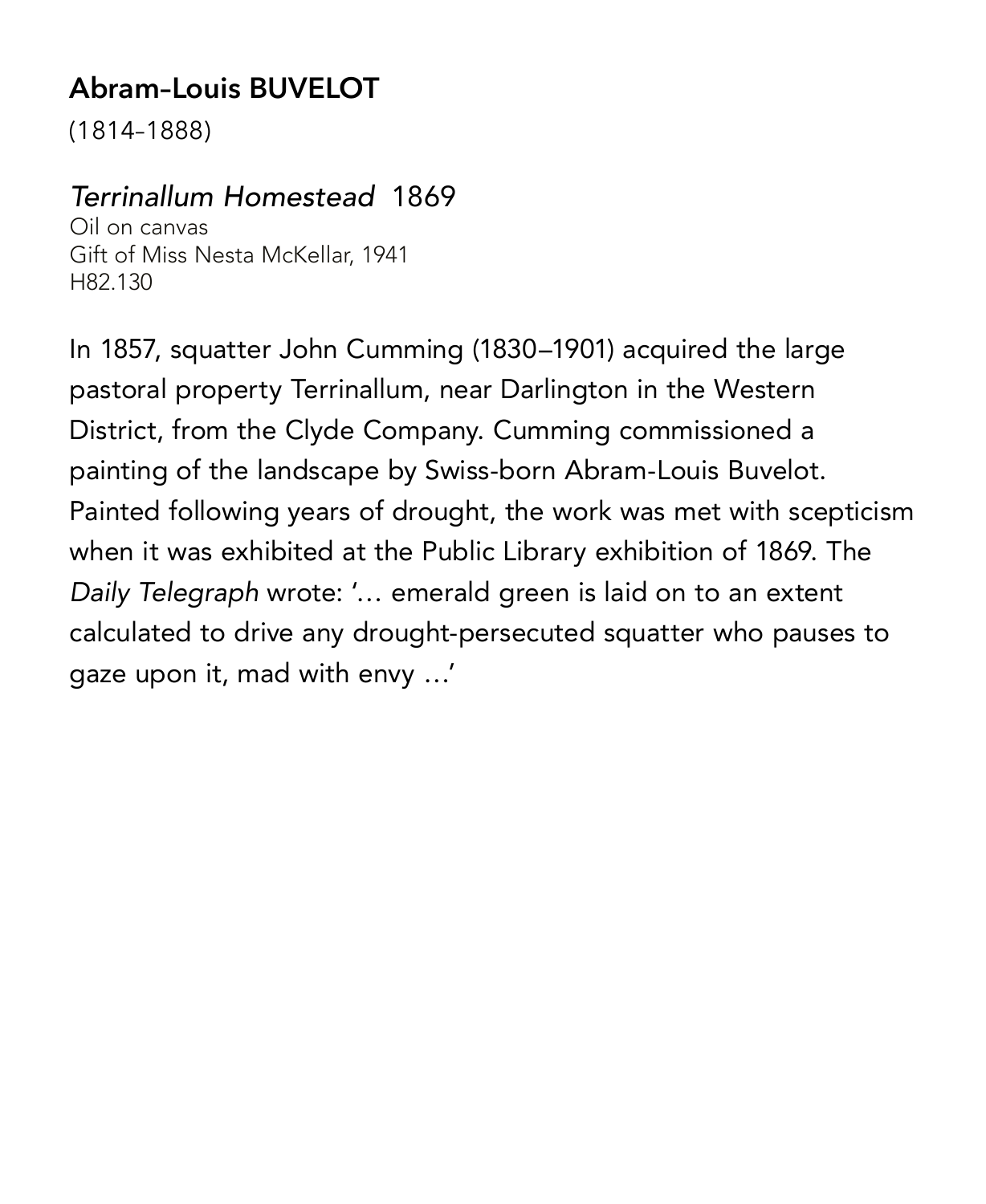# **Wilhelm August Rudolf LEHMANN**

(1819–1905)

#### *Mr George Russell* 1852

Oil on canvas Gift of the Estate of Mrs Janet Biddlecombe, 1954 H31205

Scotsman George Russell (1812–88) migrated to Tasmania in 1831 to join his half-brother. He arrived at Port Phillip in 1836 and managed the concerns of the newly formed Clyde Company, which established vast pastoral runs in Victoria's Western District. In 1842, Russell moved his headquarters to Golf Hill, later extending the company's holdings to take in the Terrinallum estate. When the Clyde assets were dissolved in 1857, Russell purchased Golf Hill, while Terrinallum was sold to squatter John Cumming.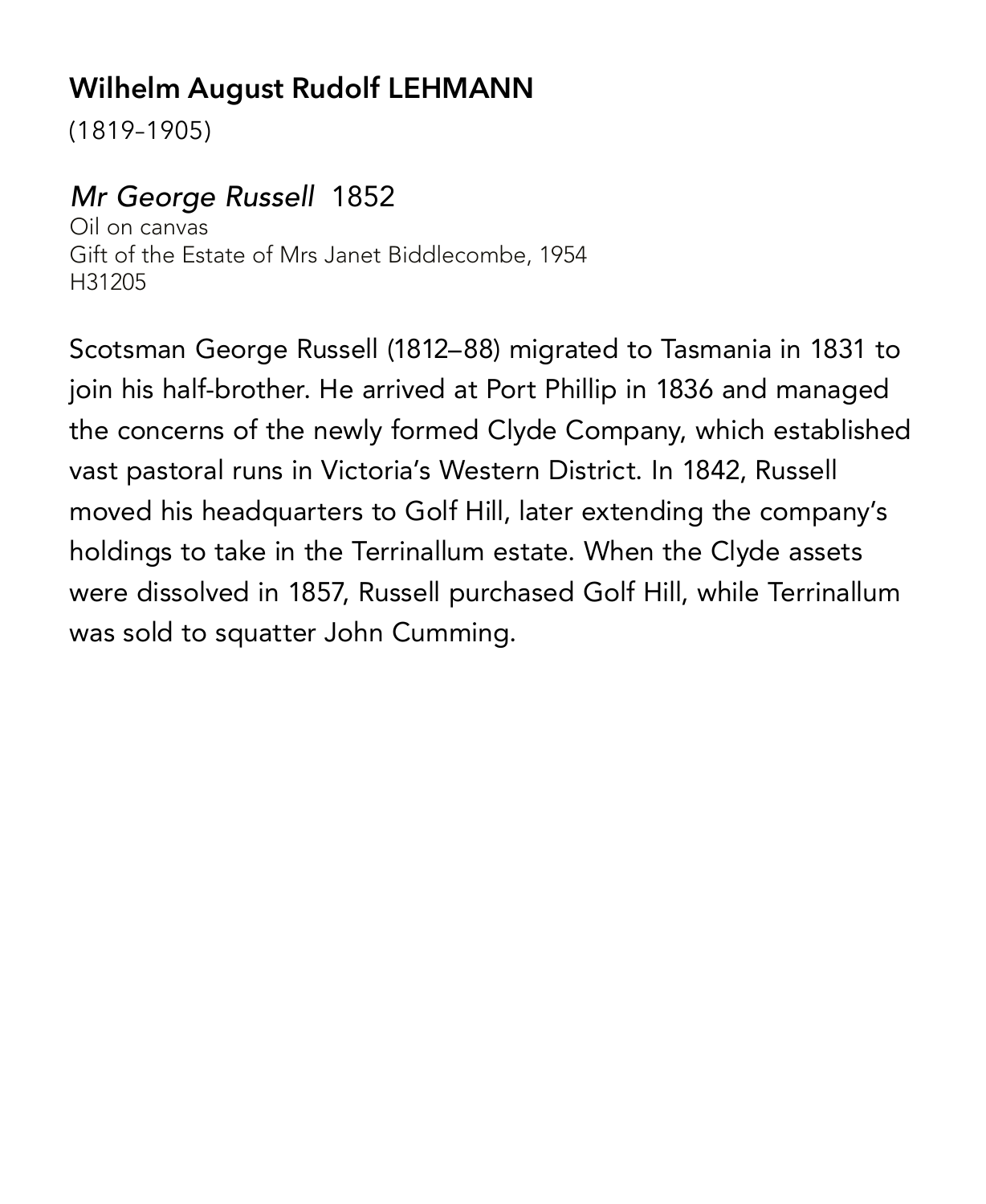# **Wilhelm August Rudolf LEHMANN**

(1819–1905)

#### *Euphemia Leslie Carstairs* 1852

Oil on canvas Gift of the Estate of Mrs Janet Biddlecombe, 1954 H31204

This pendant portrait was painted in London in the year Euphemia Leslie Carstairs (1829–67) married her first cousin George Russell. Euphemia followed her husband from Scotland to Australia, settling at the family estate of Golf Hill. These portraits formed part of the Golf Hill bequest, presented to the trustees of the Public Library in 1954, following the death of Euphemia and George's youngest daughter, Janet Biddlecombe. The bequest included family papers, furniture from the homestead and John Glover's painting *Constitution Hill at Sunset*.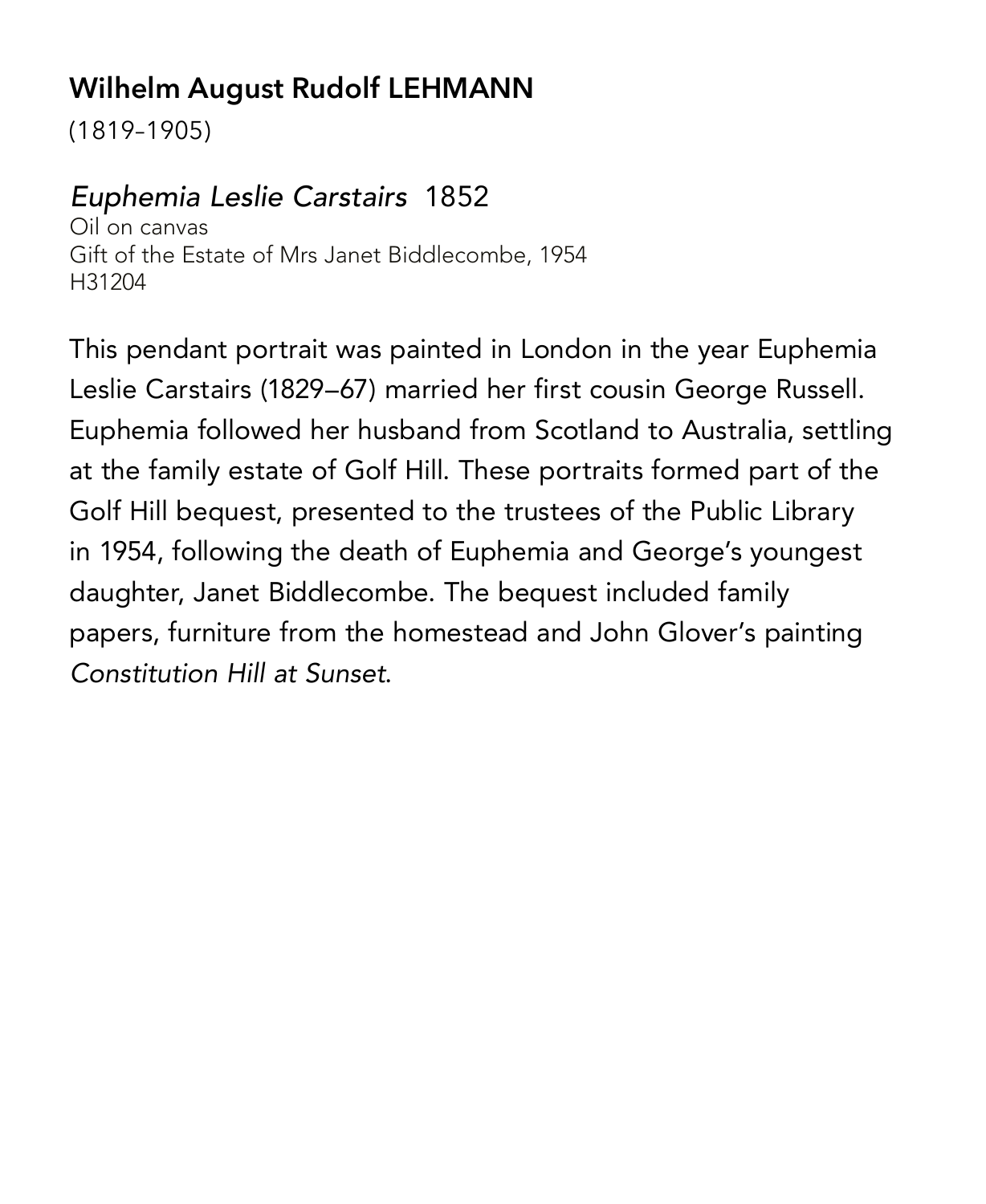# **John GLOVER**

(1767–1849)

#### *Constitution Hill at Sunset* 1840

Oil on canvas Gift of the Estate of Mrs Janet Biddlecombe, 1954 Conservation treatment undertaken in 2019, with the generous support of the Marquill Foundation H31203

This painting hung in the dining room of George and Euphemia Russell's homestead, Golf Hill. It came into the possession of George Russell via his brother, the Reverend Robert Russell, who was a friend of Glover's and executor of his estate. The work depicts Constitution Hill, north of Hobart, and demonstrates John Glover's exceptional talent for depicting nature. Glover had a successful career in England before following his sons to Tasmania in 1831, at the age of 64.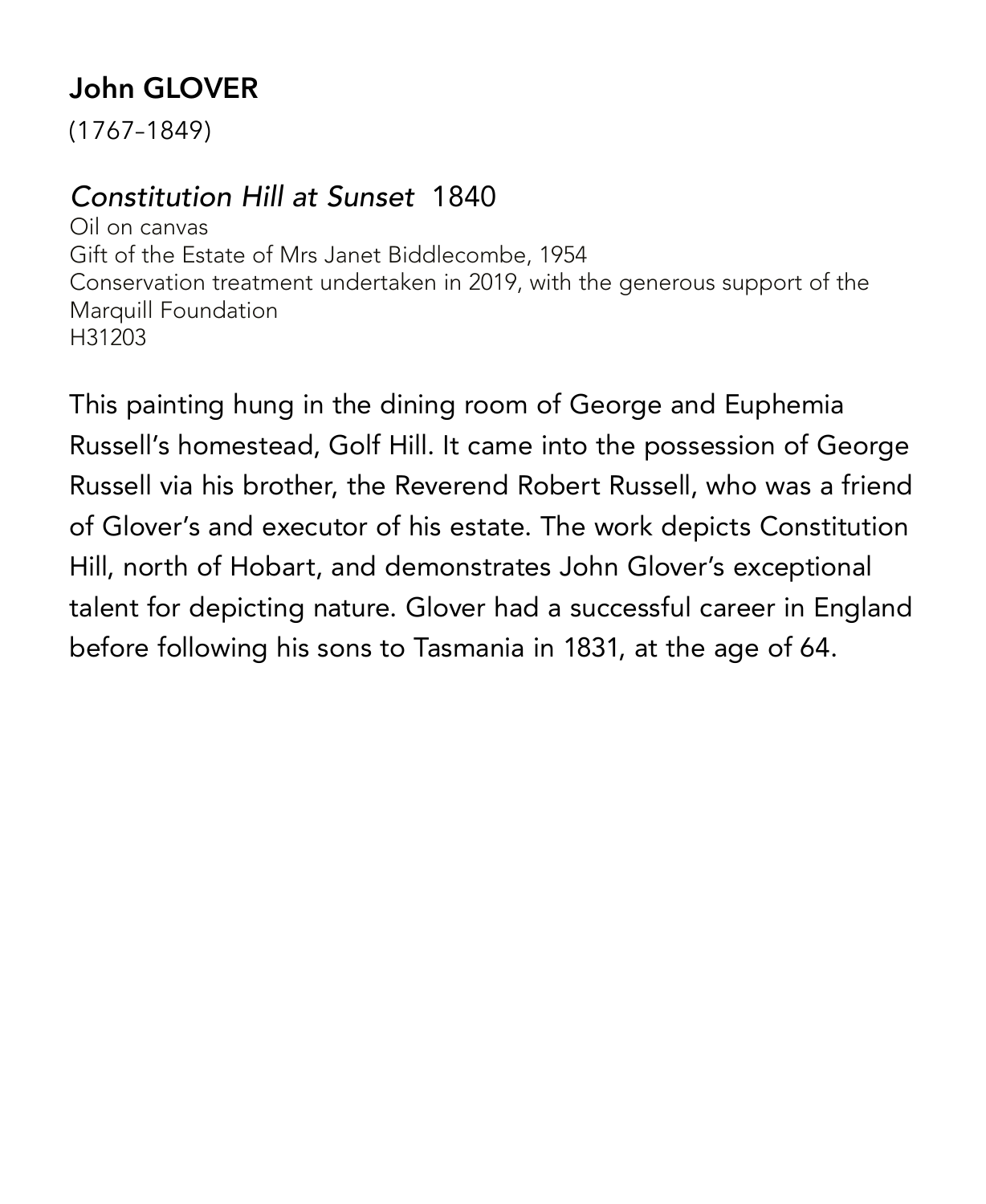#### **Matthew William WEBB**

(1851–1924)

#### Janet Russell 1890

Oil on canvas Gift of Mrs Robina Lockyer, 1980 H87.216

The Russell family established one of the earliest pastoral settlements in Victoria. Janet was the youngest of George and Euphemia Russell's eight children. In 1898, she inherited the family estate Golf Hill, in Shelford, Victoria, from her only brother, Philip. With her husband, Commander John Biddlecombe, they managed the property as a Hereford stud. Janet visited the United Kingdom in 1900, the year of her marriage. This portrait was painted by Matthew Webb, a studio assistant to the acclaimed Pre-Raphaelite artist and designer Edward Burne-Jones.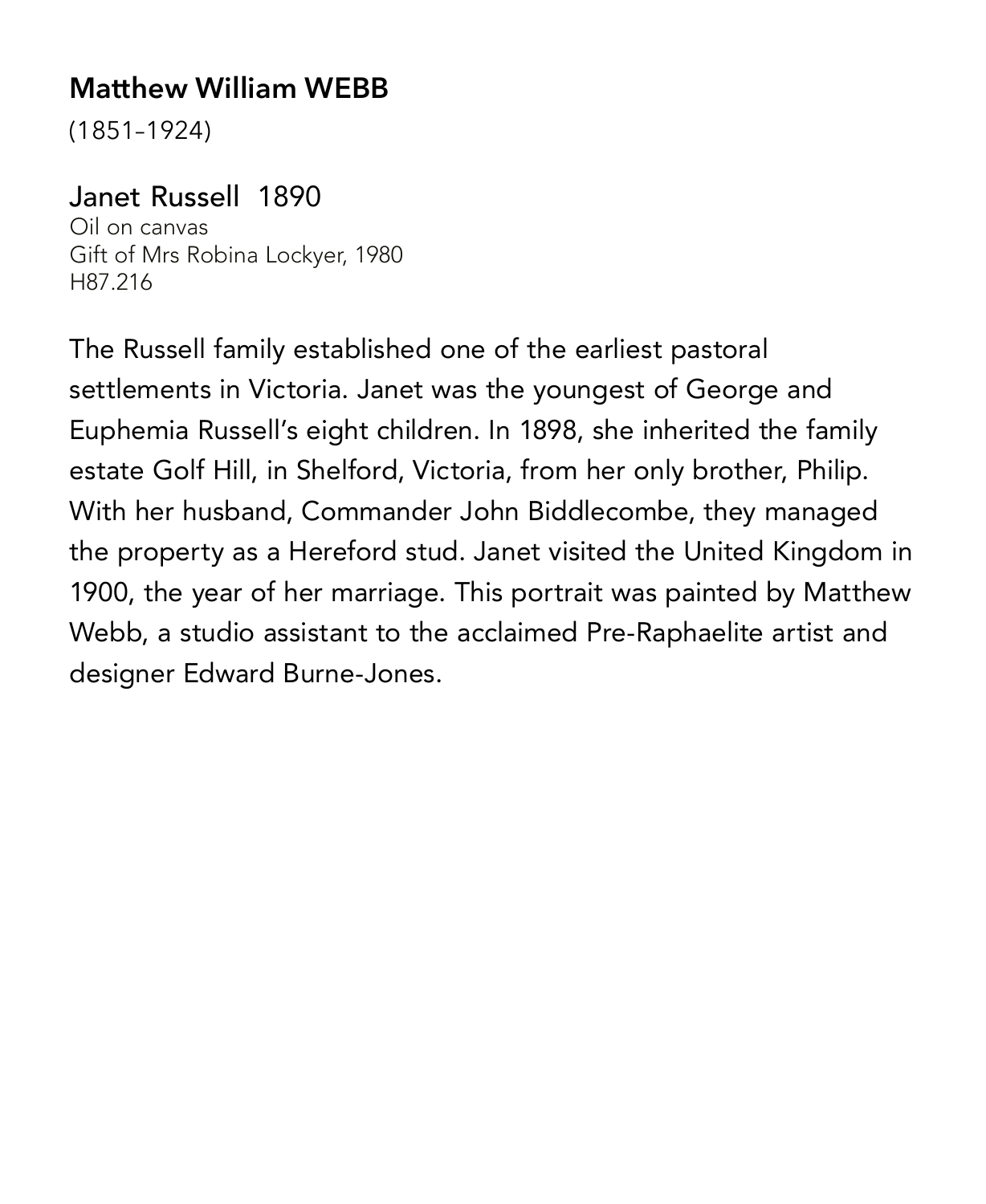# **Henry GRITTEN**

(1818–1873)

#### *Jackson's Creek, Sunbury* 1867

Oil on canvas Gift of Mrs Barbara Tucker, 2004 Conservation treatment undertaken in 2018, made possible with the generous support of the Marquill Foundation H2004.69

Henry Gritten often repeated his most popular works with minor variations. At least three versions of this painting are known, the earliest, from 1866 (now held by the National Gallery of Victoria), was exhibited at the Intercolonial Exhibition. It was one of the first paintings to come into the collection of the art museum, once housed on this site. Gritten, who suffered from poor health, would have found Sunbury ideal for painting, suited to his picturesque style and accessible by train from 1862.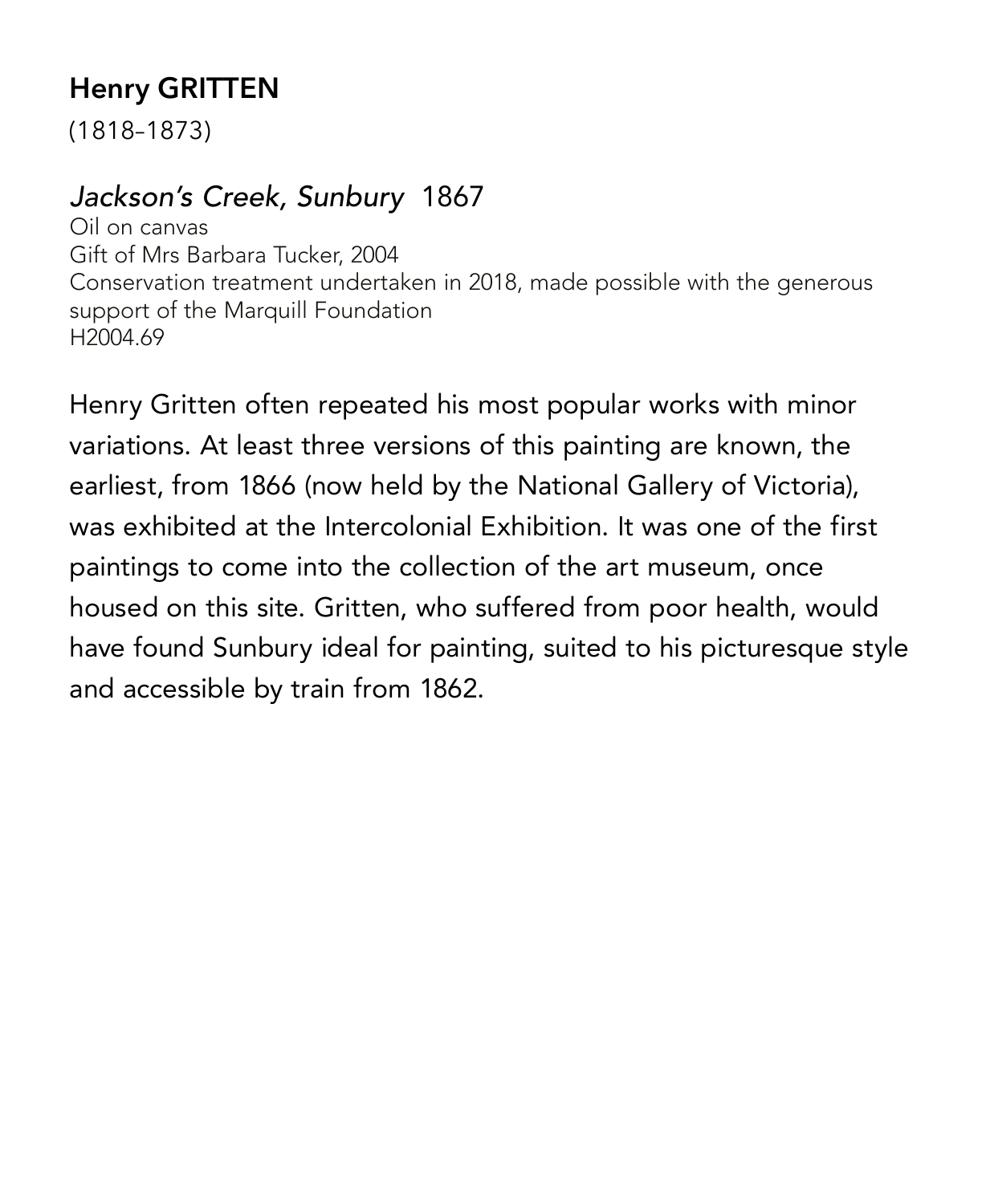# **William STRUTT**

(1825–1915)

#### *Black Thursday, February 6th, 1851* 1864

Oil on canvas H28049

This epic narrative painting depicts the devastating fire of 1851, which threatened to consume Victoria. After returning to England, Strutt worked for three years on this painting, referring to his copious notes and several sketches made in the aftermath of the fire. The painting failed to find a buyer and remained in his studio for 20 years before it was shipped to Australia. It eventually sold to an Adelaide buyer, before being purchased by the Public Library of Victoria in 1954.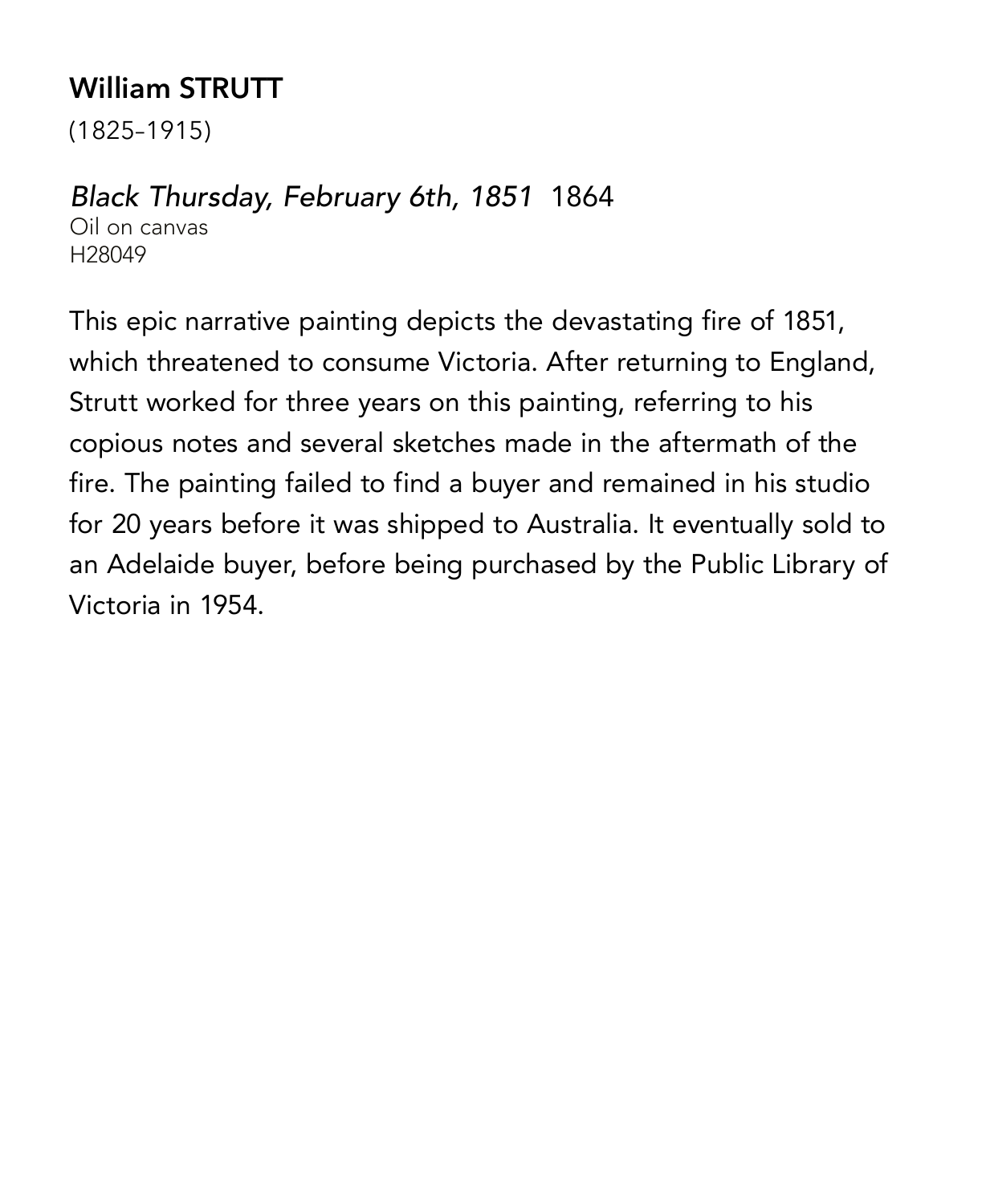Strutt records the devastating fire of 6 February 1851 in his journal:

*I can never forget the morning of that scorching Thursday, ever after memorable in the annals of the Colony as "Black Thursday" … the sun looked red all day, almost as blood, and the sky the colour of mahogany. We felt in town that something terrible (with the immense volumes of smoke) must be going on up country and sure enough messenger after messenger came flocking in with tales of distress and horror.*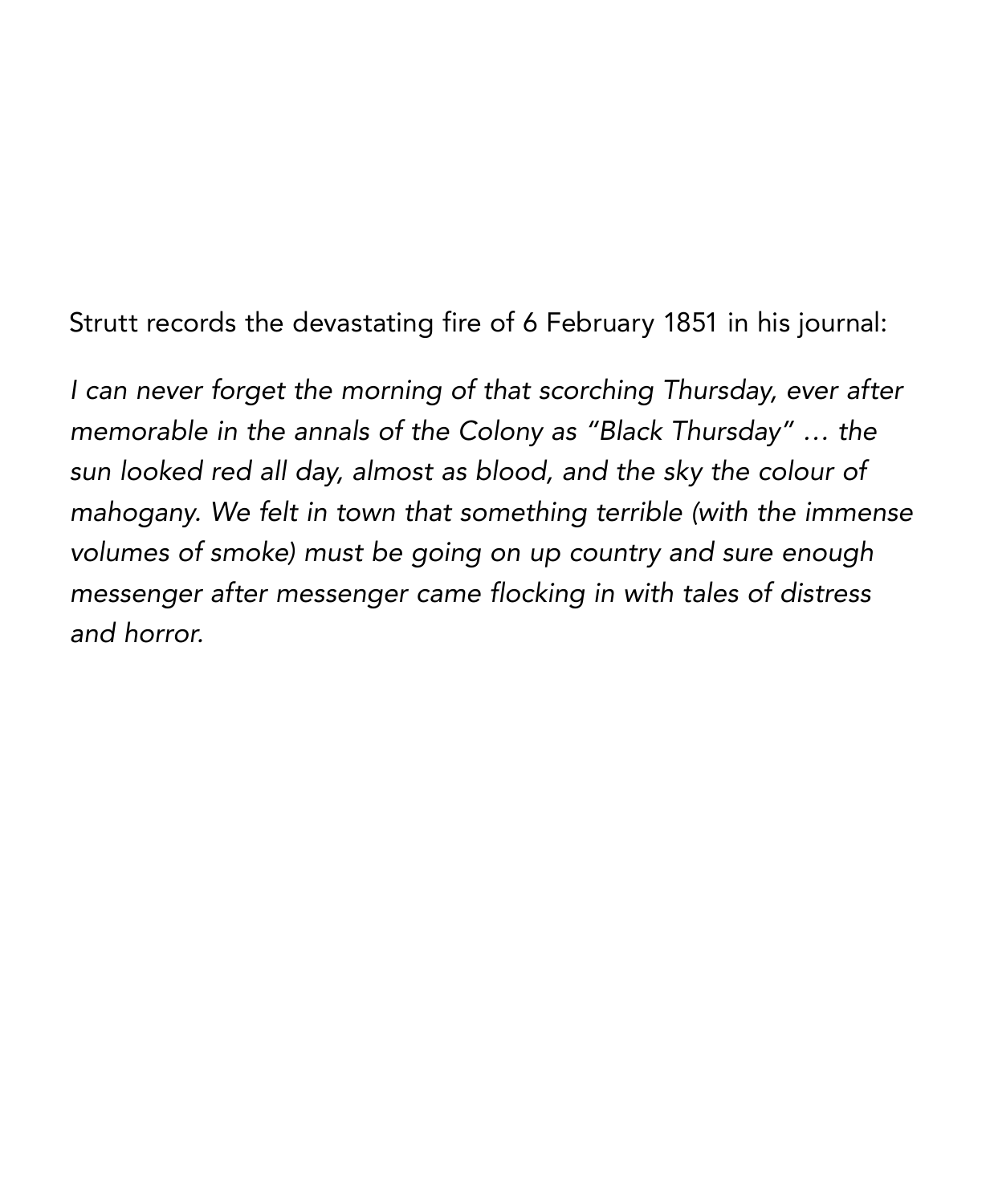# **Juan DAVILA**

(Born 1946)

#### *Churchill National Park* 2009

Oil on canvas Gift of the artist under the Cultural Gifts Program, 2013 H2014.1048

In 2009, Victoria experienced the worst bushfires in Australia's recorded history. In this painting, Chilean-born artist Juan Davila paints the aftermath of a bushfire in the Churchill National Park, which caused the devastating loss of lives, homes and vegetation. The fire was deliberately lit, and a discarded can and the shadow of a figure in the foreground suggest the hostile relationship that can exist between man and environment.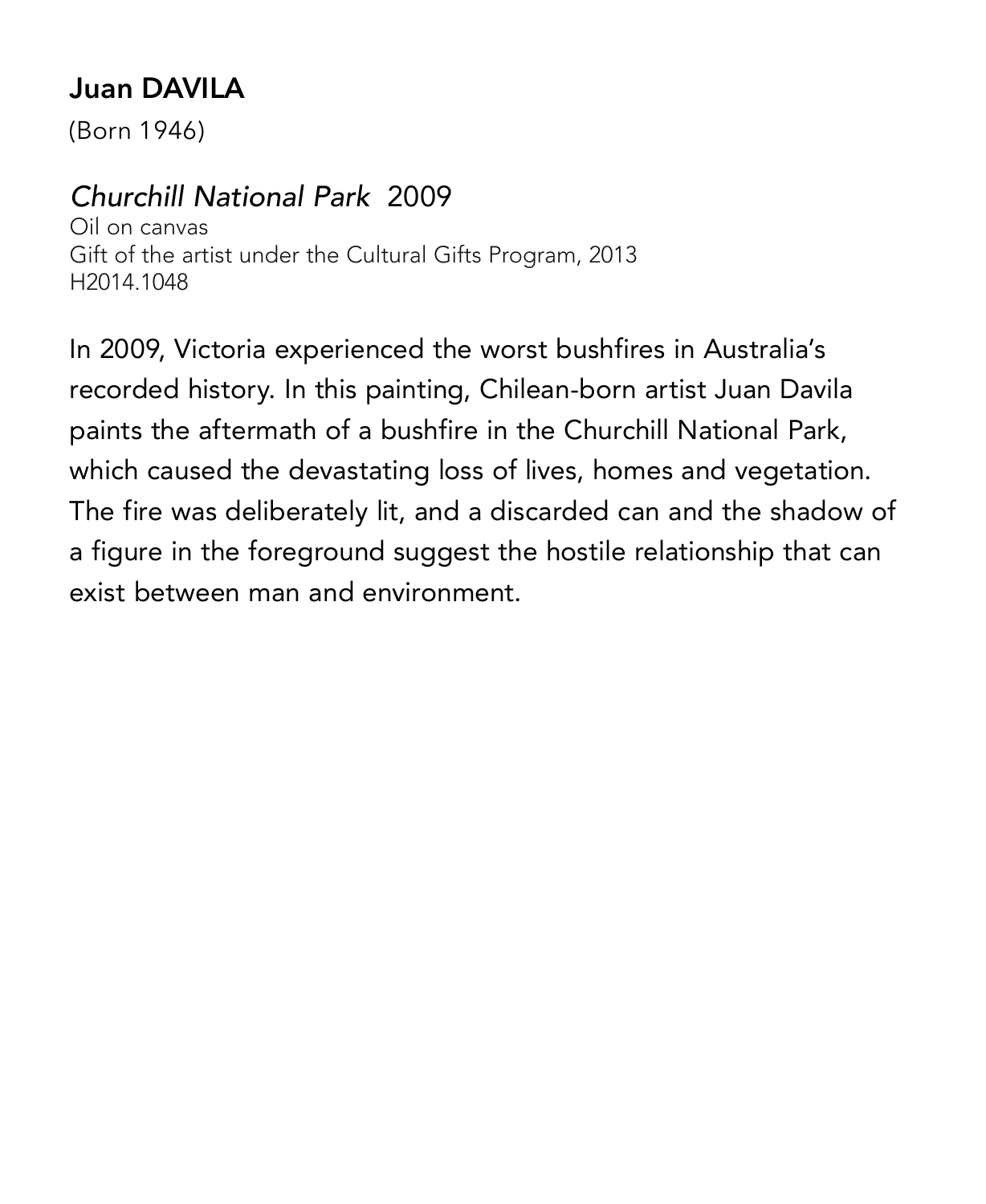# **Molly TJAMI**

(Born 1944)

#### *Waru* 2009

Acrylic on linen Gift of Arturo and Annemarie Gandioli-Fumagalli, under the Cultural Gifts Program, 2011 H2011.192

Victoria is one of the most fire-prone places on Earth, due in part to a potent combination of highly flammable eucalyptus trees and extreme weather conditions. Molly Tjami says of this painting: *I have painted a bush fire that is burning our land. When I painted this painting I was thinking about the Victoria bush fires in February 2009. I was sad when hearing about all the people who had lost their houses and people that had died or been hurt by these fires.*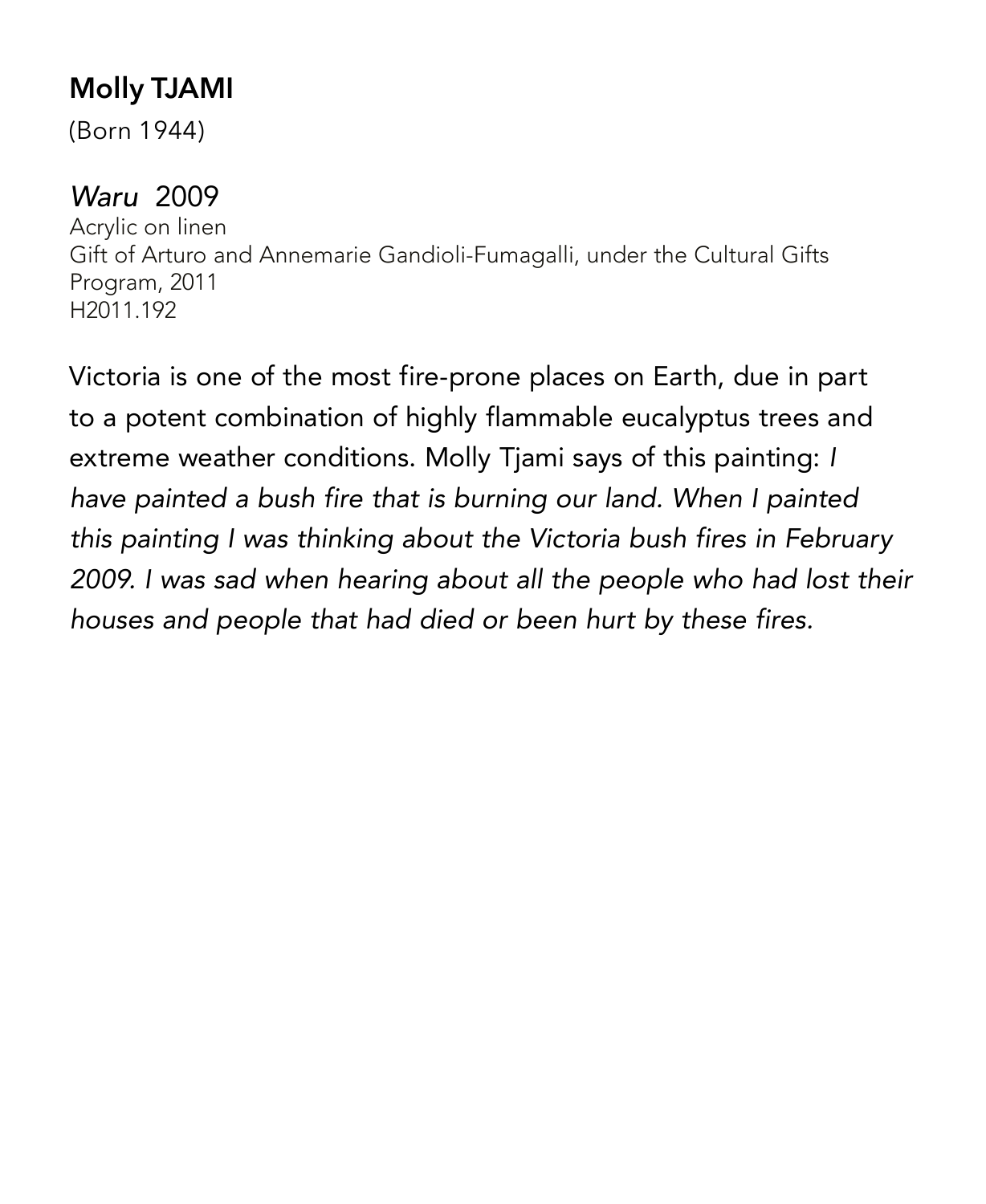#### **Unknown artist**

#### William Buckley c. 1890–1910

Oil on canvas Gift of the Friends of the La Trobe Library, 1967 H30879

In October 1803, a British party carrying around 470 convicts, soldiers and free settlers landed at Sullivan Cove, near Sorrento, on the lands of the Bunurong people. After enduring a fierce summer and poor water supplies, they abandoned the settlement and relocated to Van Diemen's Land (now Tasmania). Convict William Buckley (1780–1875) escaped custody at the settlement and lived with the Wathaurung people on the Bellarine Peninsula for more than 30 years.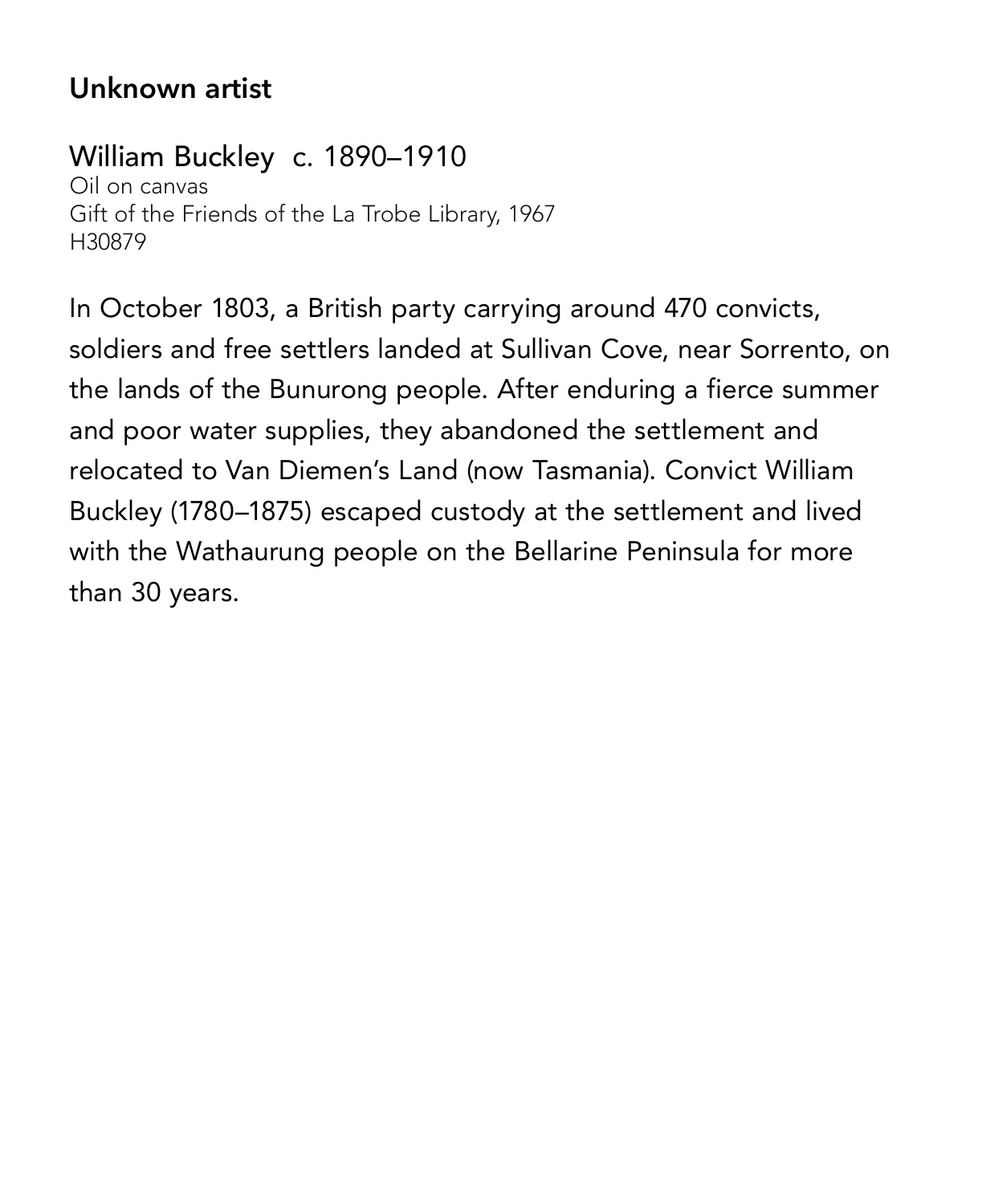# **Thomas ROBERTSON**

(1819–1873)

#### *Marco Polo* 1859

Oil on canvas H306

Heralded as 'the fastest ship in the world', *Marco Polo* astonished mercantile traders when, in 1852, it made the trip from Liverpool to Melbourne in a record 68 days. Despite the acclamations, the journey was gruelling, especially for those in steerage class, with 50 of the 327 children on board dying from a measles epidemic. The Black Ball Line had refitted the Canadian-built clipper ship to capitalise on emigration; from 1852 to 1867 she carried nearly 15,000 passengers eager to escape poverty and try their luck on the Victorian goldfields.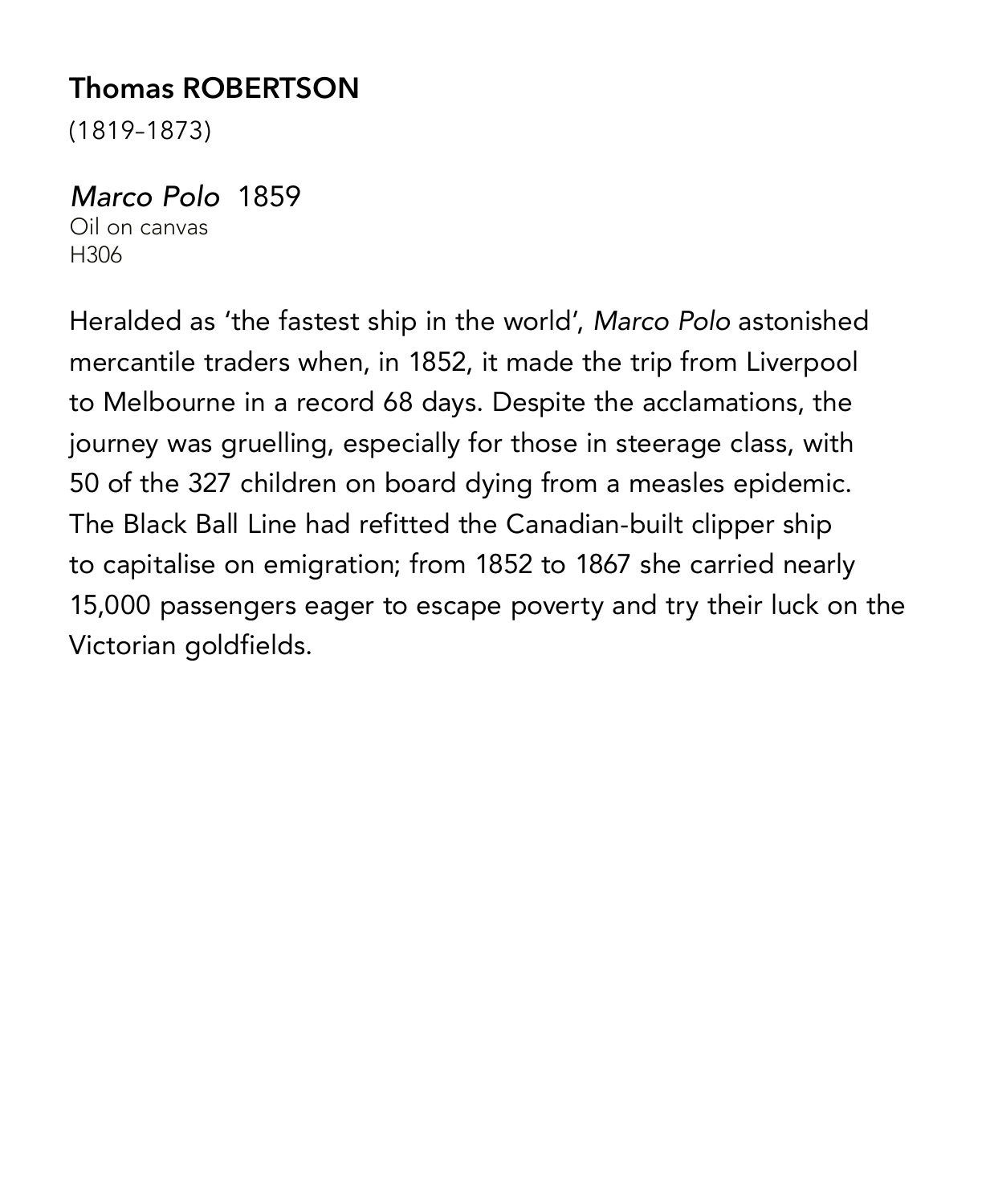# **Henry SHORT**

(1807–1865)

# *Robert Hoddle Dec. 1845 Near the Source of the Yarra Yarra River, Starvation Creek* 1860

Oil on canvas Purchased with the assistance of the State Library Victoria Foundation, 2002 H2002.119

Fresh water played a critical role in the location of a permanent settlement at Port Phillip. In the summer of 1844–45, Robert Hoddle (1794–1881) conducted a survey expedition through rugged terrain to find the source of the Yarra River. His party reached a tributary in the Upper Yarra region, which Hoddle named Starvation Creek because of a lack of stock feed. The location of the depicted scene is unknown; today there is no waterfall at the junction of the Yarra and Starvation Creek.